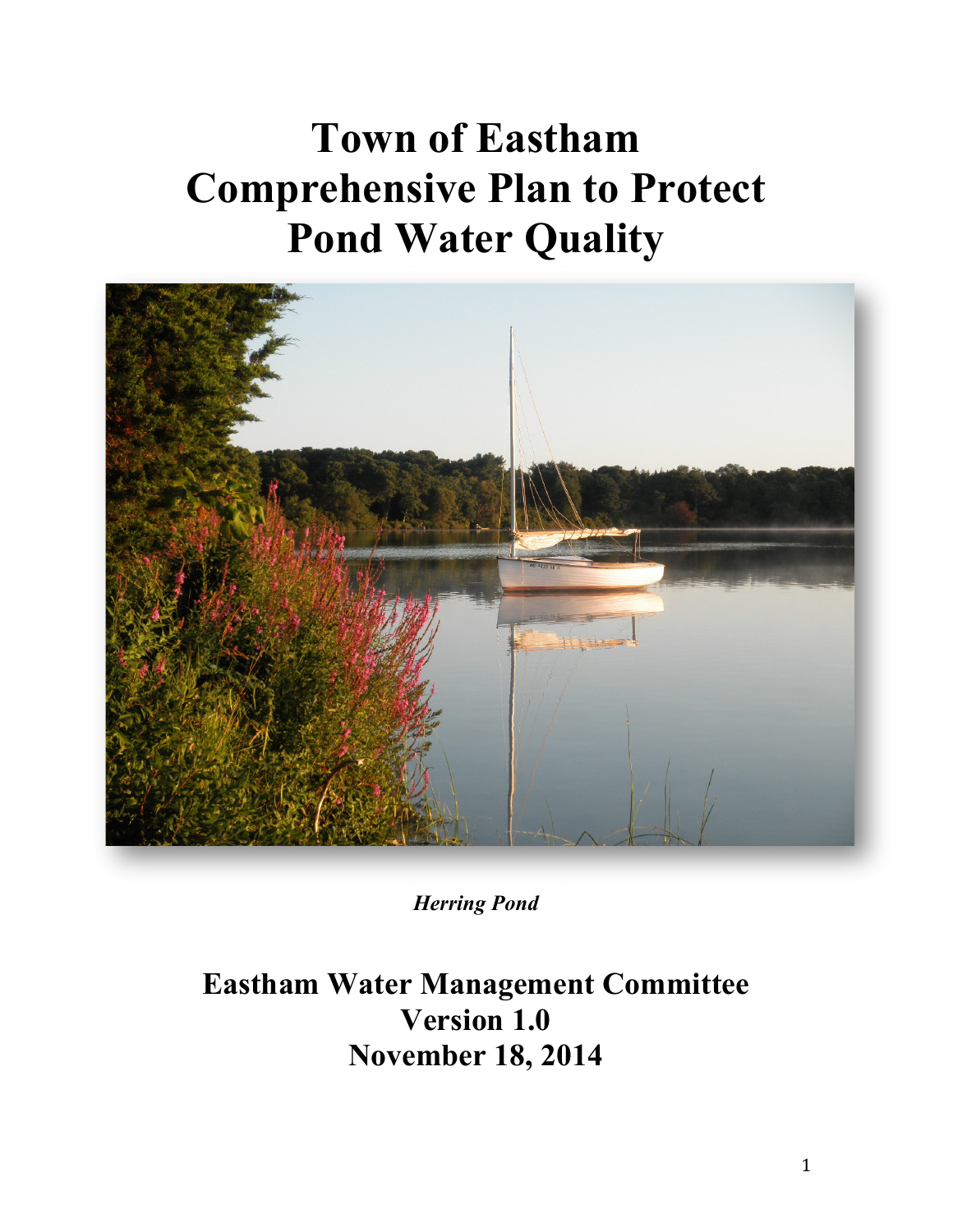#### **Table of Contents**

# **Section**

| 1.1 |                                                                            |
|-----|----------------------------------------------------------------------------|
| 1.2 |                                                                            |
| 1.3 |                                                                            |
| 1.4 |                                                                            |
| 2.0 |                                                                            |
| 2.1 |                                                                            |
| 2.2 |                                                                            |
| 2.3 |                                                                            |
| 3.0 |                                                                            |
| 4.0 |                                                                            |
| 4.1 |                                                                            |
| 4.2 | Analyze the candidate actions for feasibility and potential effectiveness9 |
| 4.3 |                                                                            |
| 4.4 |                                                                            |
| 4.5 |                                                                            |
| 4.6 |                                                                            |
| 5.0 |                                                                            |
|     |                                                                            |
|     | Appendix B (Draft) History of Related Pond Quality Actions to Date 17      |
|     |                                                                            |
|     |                                                                            |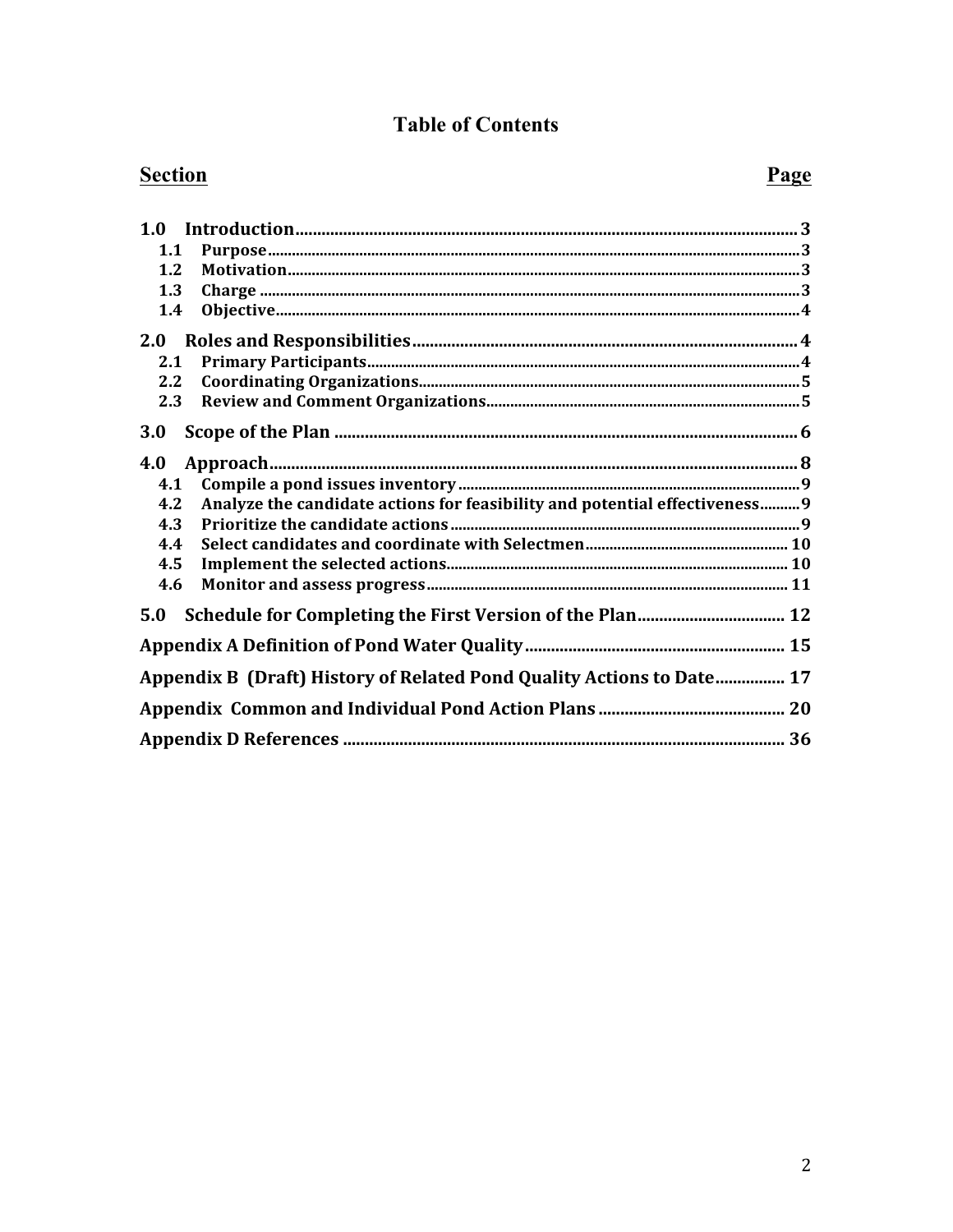#### **1.0 Introduction**

#### **1.1 Purpose**

The purpose of this plan is to recommend actions that will be taken to restore water quality in the freshwater ponds in the Town of Eastham, Massachusetts and reduce further pollution. For the purposes of this plan, pond water quality is defined in Appendix A.  $1$ 

#### **1.2 Motivation**

The need to take steps to restore the water quality of Eastham's ponds has been demonstrated by studies of our pond water over the past 12 years showing deteriorating water quality, which is likely to continue without intervention to remediate the damage already done and reduce the likelihood of recurrence by addressing the causes of the deterioration. These studies concluded that the main cause of deterioration is the flow of phosphorus into the ponds from individual septic systems in the watersheds, phosphorus held in sediment in the ponds, lawn and garden maintenance, precipitation, road and parking lot runoff, roof runoff and bird droppings.<sup>2</sup>

While long range efforts to deal with excess nutrient flow from phosphorus and nitrogen into estuaries and ponds through the replacement or upgrading of septic systems and other steps offer the possibility of a cure for the problems of our ponds and coastal waters down the road it is imperative to take steps now to protect our waters with tools that are readily available with a reasonable amount of effort. The purpose of this plan is to identify and recommend actions that we believe can be taken with reasonable effort and to restore the water quality of our ponds and reduce conditions that would contribute to a recurrence of the problem.

#### **1.3 Charge**

In its letter dated August 13, 2012, the Board of Selectmen requested that the Water Management Committee (WMC) "take the lead on a project to develop and implement a plan to reduce phosphorus in the town's ponds."  $3$ 

The board further requested that the WMC develop "a comprehensive plan to protect town ponds through a policy or regulation for residents on the use of

 

 $1$  Version 1.0 of the plan and its subversions only address thirteen of Eastham's freshwater ponds because they are included in the current pond water-sampling program. Future versions (2.0, 3.0, etc.) may include other freshwater ponds as well as salt ponds and estuaries.

<sup>&</sup>lt;sup>2</sup> Table 3-9, pg. 21 of Ecologic Study

 $3$  The WMC will recommend to the Selectmen that the plan include limiting nitrogen as well as phosphorus as nutrients.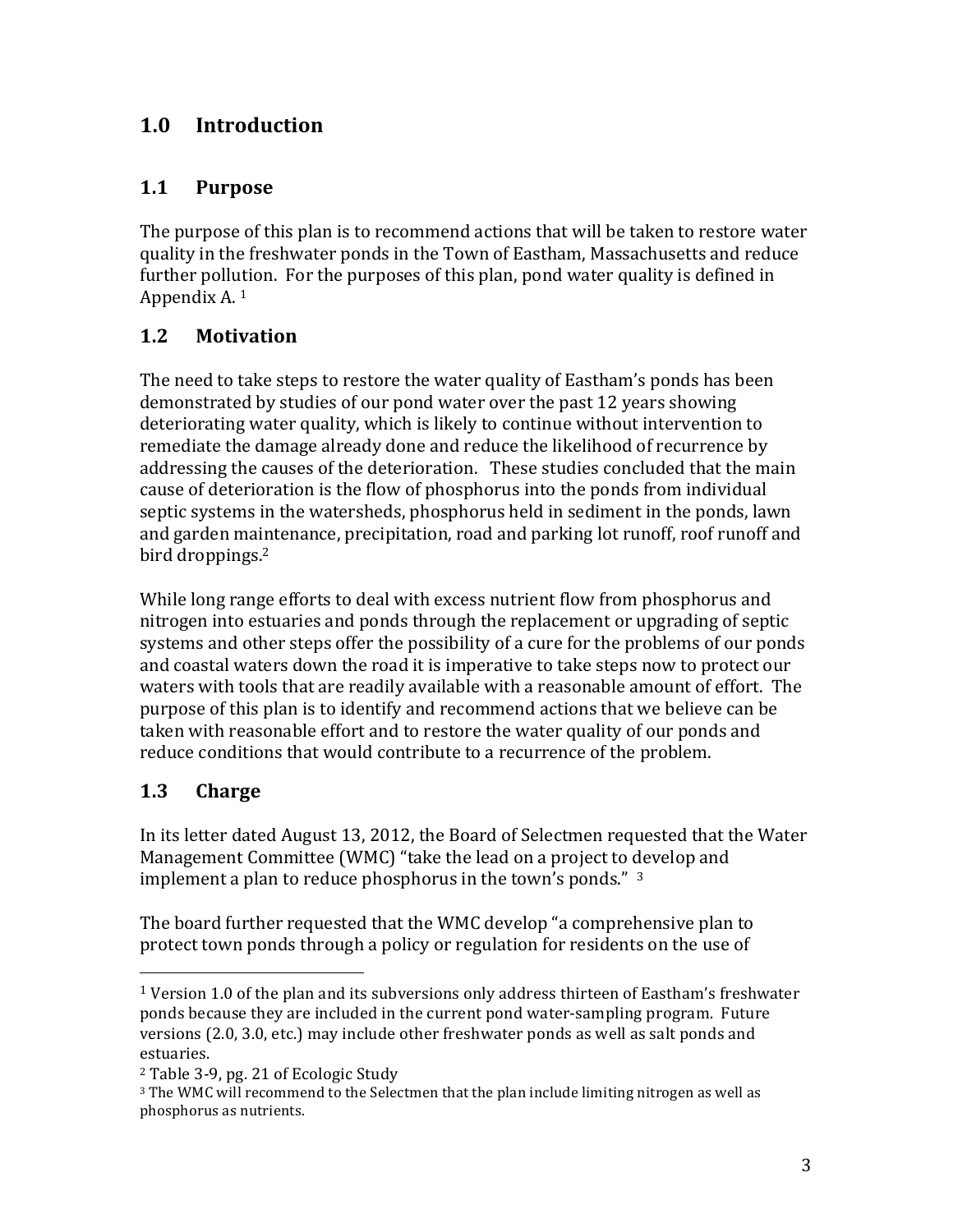fertilizers, removal of animal wastes, prohibition of phosphate based detergents, and control of storm run-off to ponds [and asked] that the WMC coordinate its efforts with the Board of Health and Conservation Commission and provide a draft plan by the end of November 2012."

# **1.4 Objective**

The objective of this plan is to define a comprehensive and coordinated approach and schedule that will result in well-defined policies, regulations and procedures leading to the remediation of pond water quality and the subsequent maintenance of pond water quality in the Town of Eastham. The WMC will take advantage of the previous work done within Eastham (i.e., Appendix B and Policy on the Content and Application of Fertilizers and Pesticides on Municipal Land in the Town of Eastham) and by other municipalities<sup>4</sup> and groups to provide the basis for reasonable, actionable and effective procedures.

# **2.0 Roles and Responsibilities**

The roles and responsibilities of the various organizational entities that will participate in the plan are grouped as follows: Primary Participants, Coordinating Organizations, and Review and Comment Organizations.

#### **2.1 Primary Participants**

The primary participants in the development of this plan and their roles and responsibilities are:

- The **Water Management Committee** is responsible for drafting the plan, soliciting input from the other primary participants, coordinating a review and comment process to ensure all stakeholders have appropriate input, finalizing the plan and monitoring its execution.
- The **Board of Health** assists in the development and evaluation of the plan by providing input as requested by the WMC and reviewing and commenting on the plan drafts to ensure the content is complete and consistent with respect to Eastham Board of Health regulations.
- The **Conservation Commission** is responsible for supporting the development of the plan by providing input as requested by the WMC and reviewing and commenting on the drafts to ensure the content and the

 <sup>4</sup> E.g., Best Management Practices for Landscape Fertilizer Use on Nantucket Island, http://www.nantucketlandcouncil.org/Reports/fertilizerbestpractices.pdf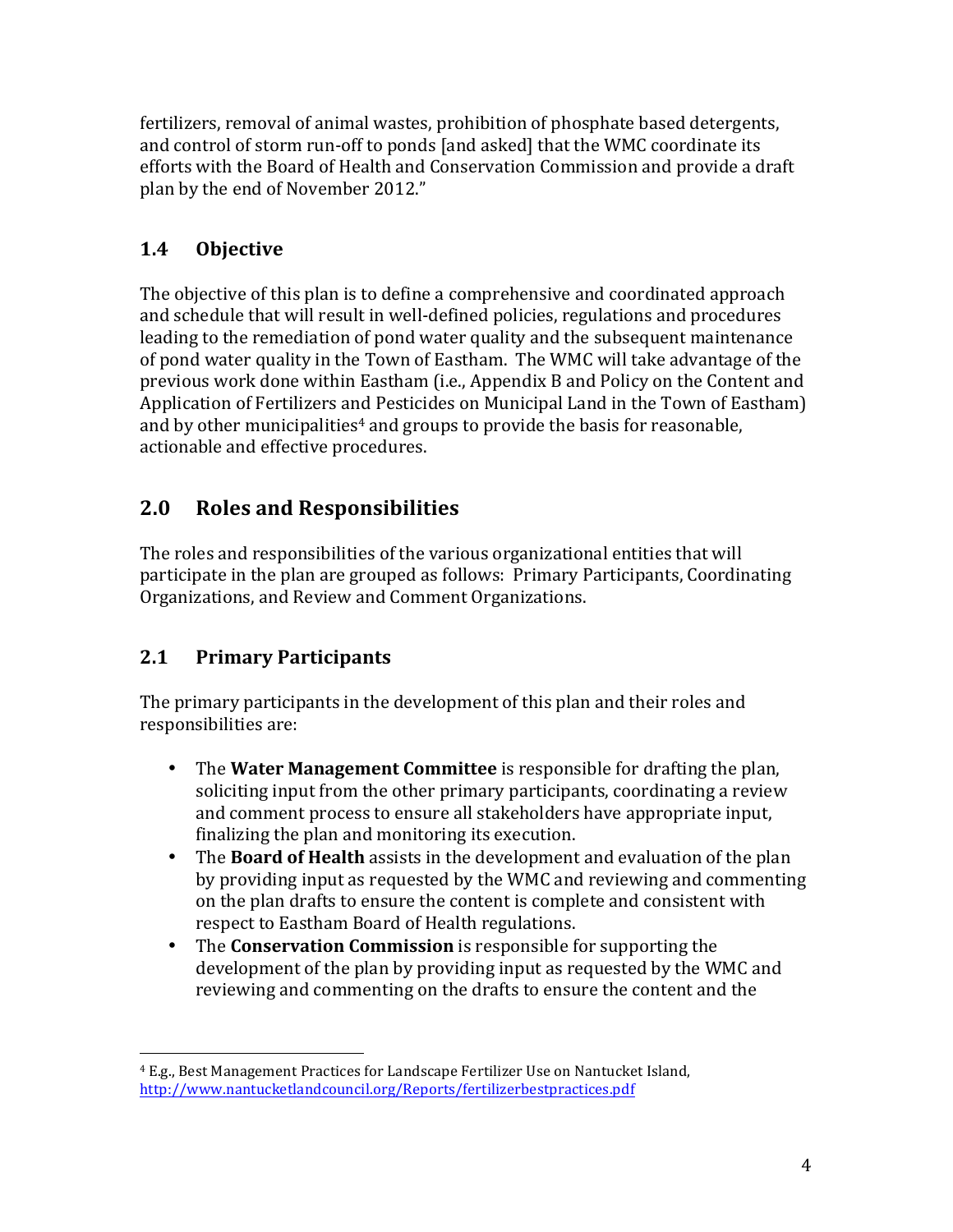responsibilities ultimately allocated to the Commission are complete and consistent with the charge of the Commission.

• The **Board of Selectmen** is responsible for approving the plan, reviewing progress to ensure the team remains on the right track, reviewing and commenting on the appropriateness of the products proposed to be developed and actions to be carried out in accordance with the plan (e.g., policies, regulations), and monitoring and guiding the execution of the plan.

## **2.2 Coordinating Organizations**

Coordinating organizations are entities within Eastham's governance structure, other than the primary participants, who will have responsibilities and duties as a result of the policies and procedures developed under the plan and, therefore, must be given the opportunity to voice their opinions, concerns and recommendations. The specific list of organizations will evolve as the plan unfolds but at this writing the list of coordinating organizations may include the following:

- Public Works Department
- Natural Resources Department Office
- Building Department
- Planning Board
- Zoning Board of Appeals
- Recreation and Beaches

As appropriate, the WMC will inform the coordinating organizations of the intentions of the plan and their potential roles, solicit their inputs and recommendations, and provide the opportunity to review and comment on the plan drafts as well as the drafts of the products during the execution of the plan.

#### **2.3 Review and Comment Organizations**

Review and comment organizations are the groups external to Eastham's governance structure that may be interested in and concerned about the results of the plan and, therefore, will be given the opportunity to provide inputs and voice any concerns they may have. The specific list of organizations will evolve as the plan unfolds but at this writing the list may include the following:

- Eastham town taxpayers
- Eastham pond associations (e.g., Depot, Herring, Minister/Schoolhouse Pond Associations and Widow Harding)
- Pond and Lakes (PALs) Volunteer Group
- Cape Cod National Seashore
- Local landscaping contractors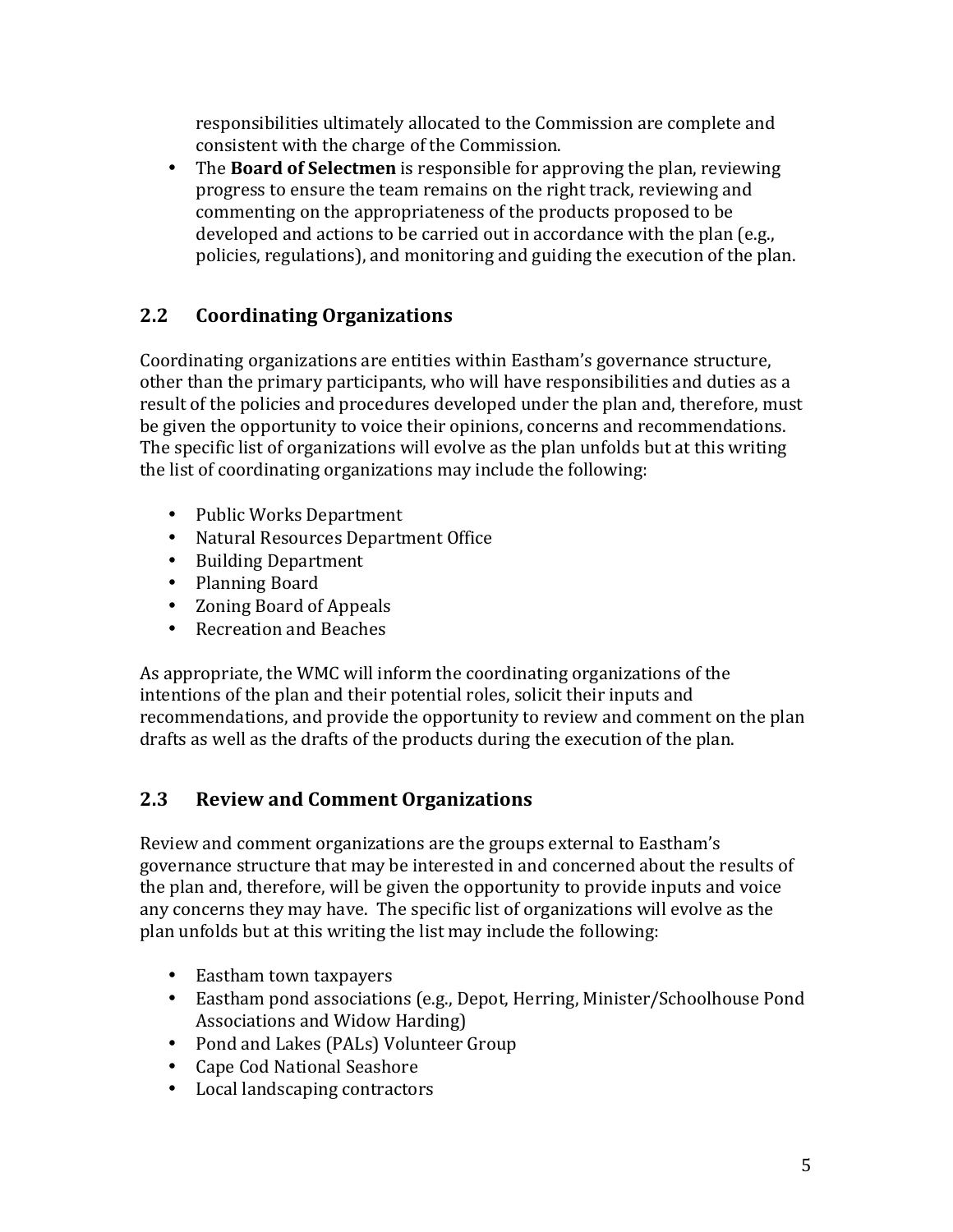- Local housing contractors
- Local plant nurseries
- Local realtors
- Cape Cod Commission
- Barnstable County Department of Health and the Environment
- Massachusetts Department of Transportation

It is expected that the review and comment process will include public hearings and the provision of drafts of the plan and associated products consistent with the Open Meeting Law.

# **3.0 Scope of the Plan**

The Town of Eastham has many freshwater ponds of varying sizes and usage, as illustrated in the following figure.

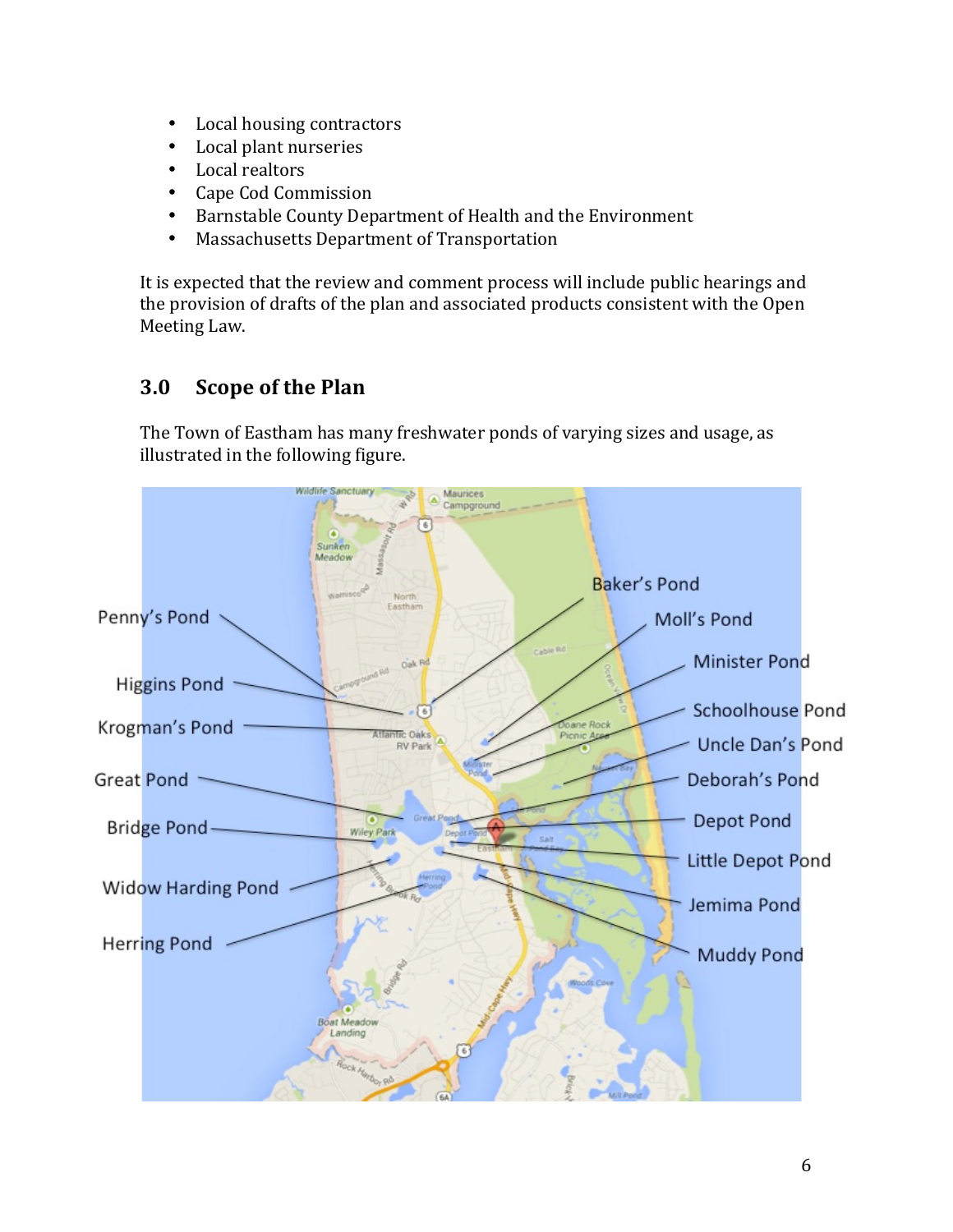The initial version of this plan includes the eleven freshwater ponds for which there are mature pond sampling and testing programs. Table 1 provides some descriptive data about the ponds.  $5$ 

| Pond <sup>6</sup> | <b>Surface</b> | Maximum | Watershed    | Impairment |
|-------------------|----------------|---------|--------------|------------|
|                   | Area           | Depth   | Area (Acres) |            |
|                   | (Acres)        | (Feet)  |              |            |
| <b>Bridge</b>     | 6.7            | 20      | 7.9          | Slightly   |
|                   |                |         |              | Impaired   |
| Depot             | 27.9           | 33      | 65           | Impaired   |
| Little Depot      | 2.3            | 15      | 2.3          | Impaired   |
| Great             | 109.7          | 37      | 226          | Highly     |
|                   |                |         |              | Impaired   |
| Herring           | 44.2           | 35      | 80           | Highly     |
|                   |                |         |              | Impaired   |
| emima             | 6.4            | 15      | 18           | Impaired   |
| Ministers         | 16             | 14      | 151          | Highly     |
|                   |                |         |              | Impaired   |
| Schoolhouse       | 6.8            | 14.5    | 5.7          | Slightly   |
|                   |                |         |              | Impaired   |
| Molls             | 3.4            | 13      | 8.1          | Impaired   |
| Muddy             | 10.5           | 5       | 40           | Highly     |
|                   |                |         |              | Impaired   |
| Widow             | 8.7            | 13      | 26           | Slightly   |
| Harding           |                |         |              | Impaired   |

**Table 1 Town of Eastham Ponds Included in the Initial Version of the Plan** 

Six smaller ponds do not have specific recommendations for action in this initial version of the plan because there is no or only limited water quality data for those ponds. There is no water quality data for Krogman's, Baker's, Uncle Dan's or Deborah's because there is no pond sampling program in place for those ponds. There is only limited data available for Penny's and Higgins because sampling began there only recently. These ponds may be added to a future version of the plan if corrective actions are indicated as a result of sampling.

The most recent study of pond water quality recommends the following town and homeowner actions to mitigate the negative impact and enhance water quality in

 

 $5$  This section is based on, "Action Plan for the Town of Eastham Ponds," prepared by EcoLogic, Dec 2011, Cazenovia, NY, and GHD, Hyannis (Final document on Town website. (http://www.easthamma.gov/Public\_Documents/EasthamMA\_WebDocs/WaterManagementDocs/FinalReportPondsAction Plan05142012.pdf). 

 $6$  Ponds with beaches include Great and Herring Ponds. Ponds with boat ramps and landings include Great, Herring, and Ministers Ponds. Ponds with other public access or use include Jemima's, Depot, Widow Harding, and Bridge Ponds.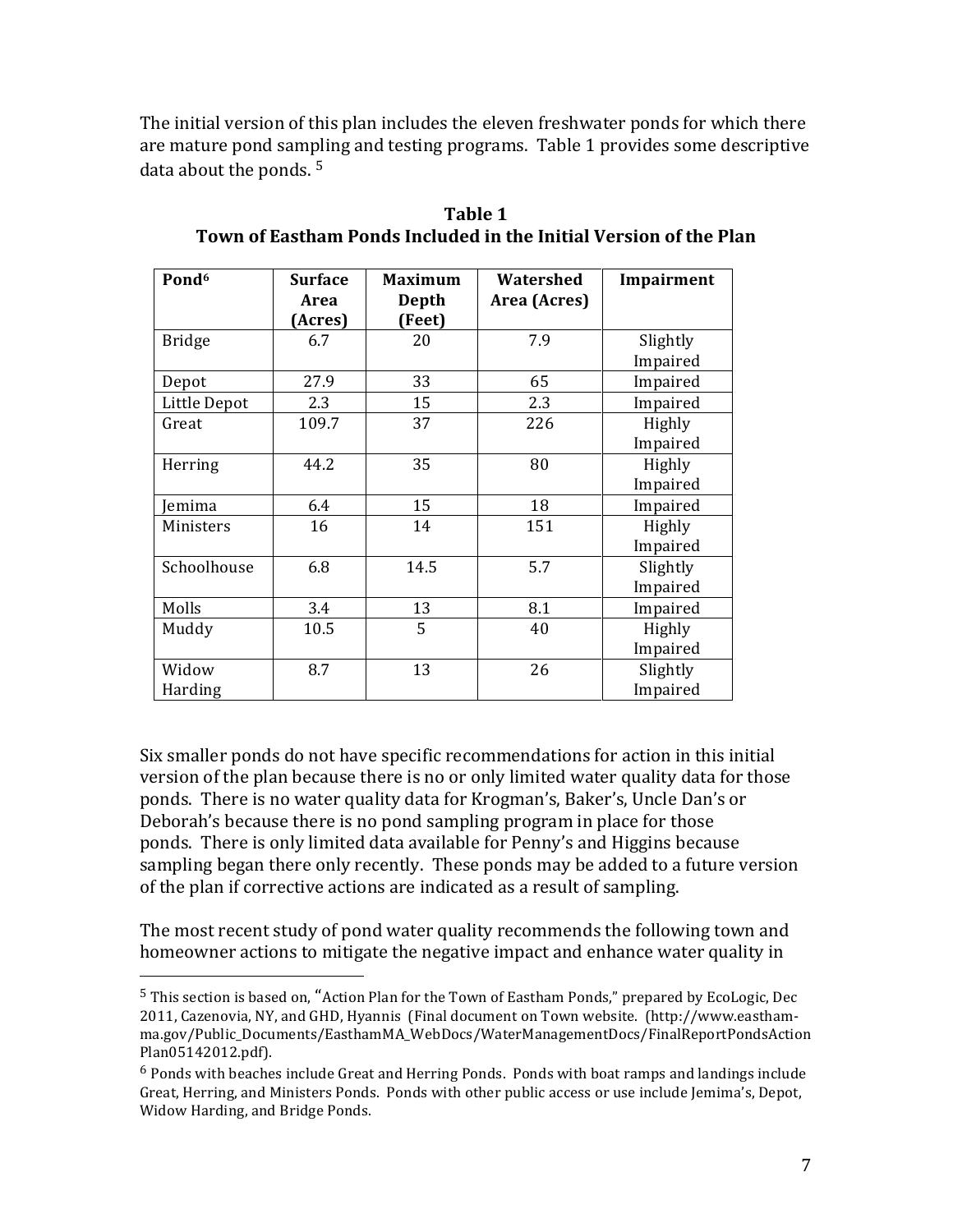the Town of Eastham. These actions, and the policies and procedures needed to accomplish these actions, will be considered within the initial scope of this plan.

The following are actions that may be undertaken by the Town:

- Engage in public education
- Promote septic system maintenance/upgrades as required by Massachusetts Department of Environmental Protection and BOH Regulations and recommendations
- Manage storm water runoff from paved surfaces
- Require maximum feasible setbacks from surface water for new or replacement septic systems as required by Massachusetts Department of Environmental Protection and BOH regulations.
- Conduct in-pond treatments as needed (e.g., alum treatment, enhanced mixing)
- Control phosphorus levels through best management practices
- Discourage feeding water fowl
- Identify and acquire open space parcels of land

The following are actions that may be undertaken by individuals and associations:

- Become more aware of the watersheds within which they reside and their needs and sensitivities
- Become more educated as to the best residential practices for lawn care and wastewater management
- Adopt responsible lawn maintenance and gardening practices
- Pursue septic structure maintenance/upgrades
- Restore and maintain vegetated shoreline
- Control residential water runoff
- Implement aquatic plant controls
- Discourage large flocks of birds
- Pick up pet waste

Additional actions may be added if identified during the development or execution of the plan

# **4.0 Approach**

The following steps will be taken to develop and implement the comprehensive plan. Additional details will be added to the plan, including appendices for each individual pond, as specific actions are selected for implementation, with approval of the Board of Selectmen, and will be updated periodically as appropriate.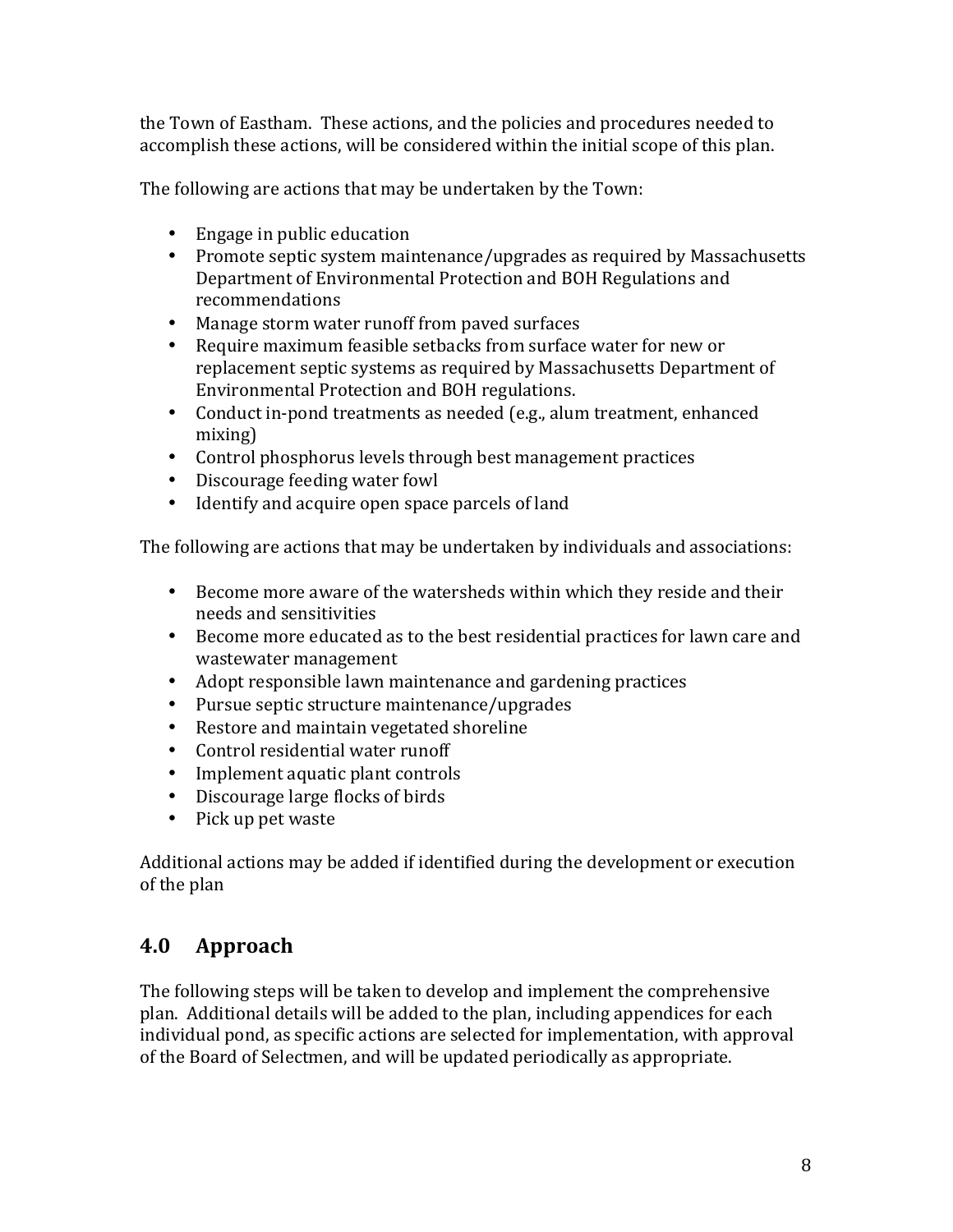#### **4.1 Compile a pond issues inventory**

In addition to common issues, an inventory of the specific issues of each pond will be compiled and used to develop individual action plans as needed. The issues inventory will be based on prior studies of the ponds, in particular the "Action Plan for the Town of Eastham Ponds". Additional information may be gathered where there are gaps in information for any individual pond.

#### **4.2** Analyze the candidate actions for feasibility and potential **effectiveness**

Each of the candidate actions identified in section 3.0 and recommended by the "Action Plan for the Town of Eastham Ponds" will be evaluated as candidates for implementation with the following as guiding principles:

- Degree to which the action may contribute to meeting the plan's objectives for the Town's ponds<sup>7</sup>
- Products (e.g., policies, regulations) that may be required to achieve the action
- Processes that may be required to be put in place to achieve the action  $(e.g.,)$ Planning Board review)
- Identification of coordinating organizations that would be involved in executing the action
- Identification of review and comment organizations that would be affected by the action
- Any expense or funding required to achieve the action
- Identification of timeframe within which the action can be initiated
- Identification of timeframe within which positive results would be expected in improving pond water quality
- Quantitative means by which progress can be measured and monitored once implemented

During this process inputs will be solicited from the coordinating and review/ comment organizations as appropriate.

#### **4.3 Prioritize the candidate actions**

 

The candidate actions will then be prioritized based on a subjective assessment of:

- Degree to which they are most likely to have the greatest impact on improving water quality of the respective ponds
- Degree to which they can be executed quickly with positive impact and modest cost and effort

 $7$  Different ponds may have different pressing needs that best align with different candidates.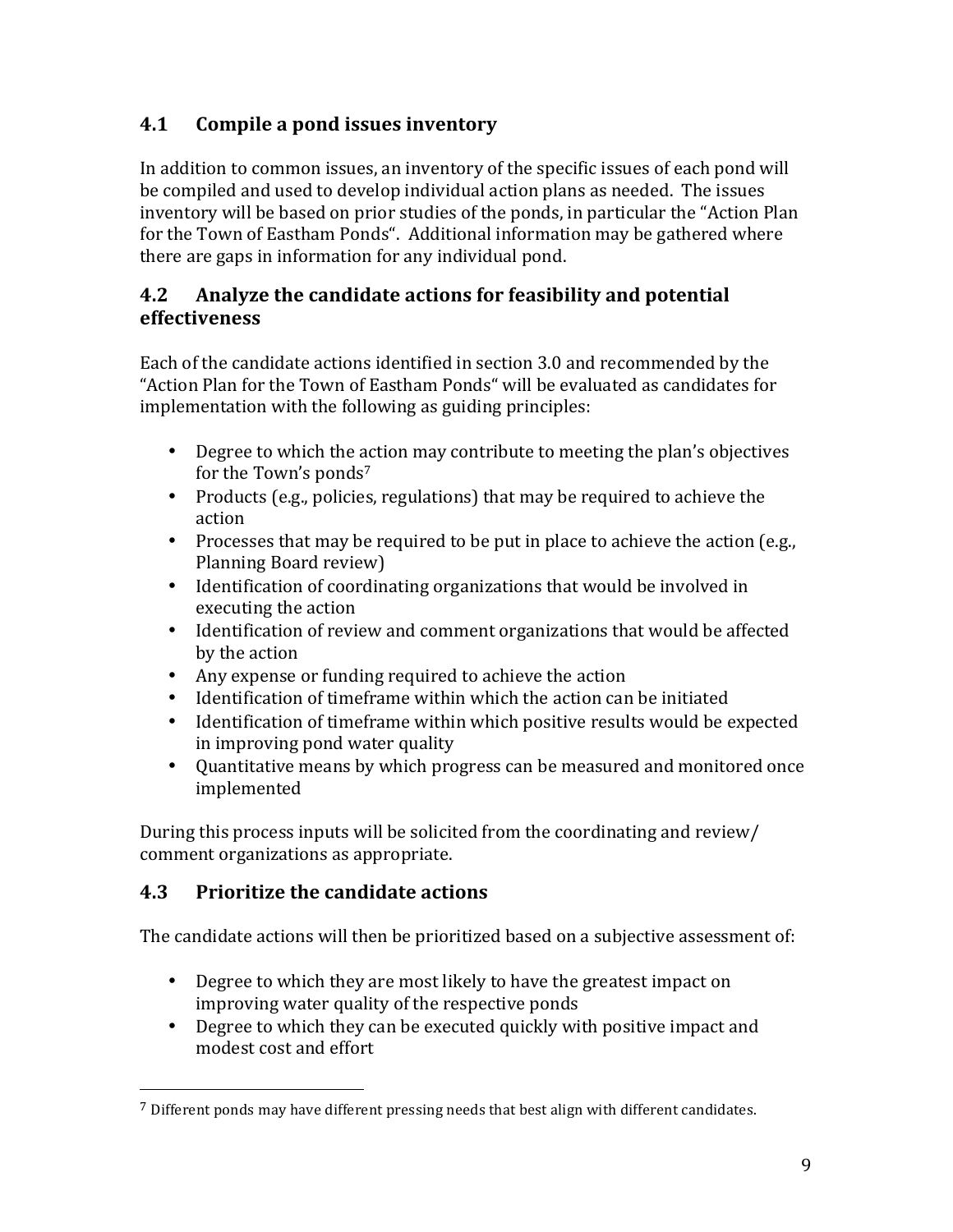- Identification of which candidates have near-term benefits and which are considered long-term solutions
- Degree to which the candidate is intrusive on the stakeholders and likely to be supported (or not) by the stakeholders

During this process additional inputs will be solicited from the coordinating and review/comment organizations as appropriate.

#### **4.4 Select candidates and coordinate with Selectmen**

Select a set of actions that the WMC, in coordination with the Board of Health and the Conservation Commission, will present to the Board of Selectmen based on the results of the previous steps. Meet with the Board of Selectmen and present the recommendations with the supporting rationale for their approval. Update the comprehensive plan to include the details of the selected actions (i.e., Appendix C).

#### **4.5** Implement the selected actions

The WMC will work with the other organizations to develop the products and implement the processes for the approved initiatives. It is anticipated that this may include, but is not limited to, the following types of products and activities:

- Town-initiated products and activities such as:
	- $\circ$  New or modified bylaws<sup>8</sup> coordinated with the appropriate organizations (e.g., Planning Board, Zoning Board of Appeals, Board of Health)
	- $\circ$  New or modified permitting processes coordinated with the appropriate organizations (e.g., Building Department, Planning Board, Zoning Board of Appeals, Board of Health)
	- $\circ$  Development or acquisition of educational materials for the public<sup>9</sup> and the conduct of public education forums
	- $\circ$  Targeted education of citizens on such items as how to improve pond quality by better lawn and gardening management practices, including fertilizer and soil conditioners
- Physical activities coordinated with and implemented through the appropriate organizations (e.g., DPW, pond associations), such as:
	- $\circ$  Construct/reconstruct storm water control devices to limit the movement of plant nutrients, in dissolved and solid form, from paved areas directly into surface waters
	- $\circ$  Alum treatment of ponds, such as Herring Pond

 

 $8$  Such as accelerated replacement of remaining non-Title 5 septics and cesspools.

 $9$  E.g., "The Massachusetts Lake and Pond Guide," prepared by Mass Department of Conservation and Recreation.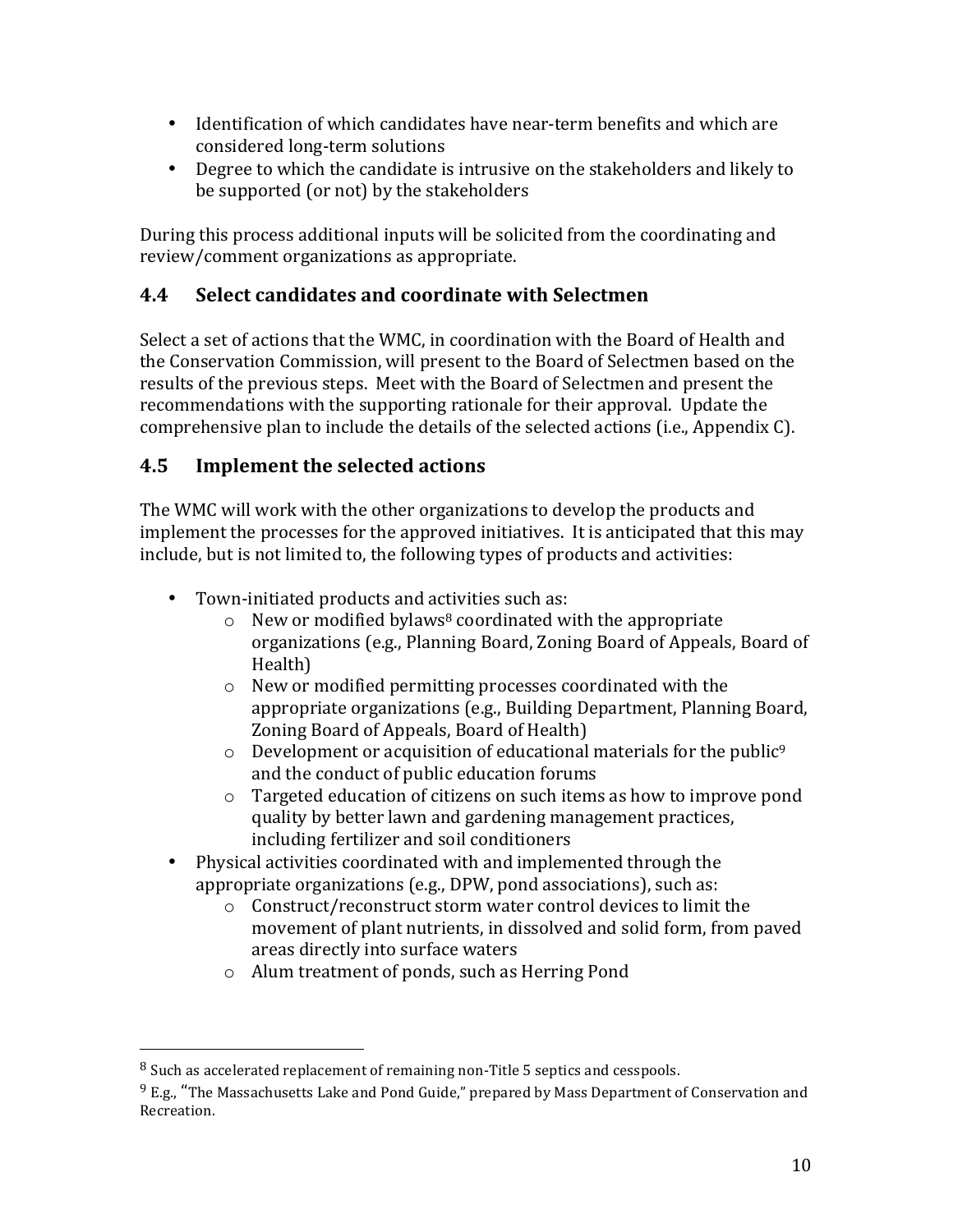- $\circ$  Consideration of new/alternative technology to limit the movement from septic structures of plant nutrients in dissolved form to nearby surface and groundwater
- $\circ$  Pond restoration/remediation actions to promote a diverse aquatic ecosystem including enhanced water mixing, enhanced dissolved oxygen, and retard release of phosphorus from bottom sediments
- $\circ$  Means to reduce or eliminate cormorant and migratory bird roosting on high voltage, electrical transmission lines over ponds like Little Depot Pond
- $\circ$  Work with land owners to cut, collect and remove rooted, submerged aquatic plants from near shorelines
- $\circ$  Continue pond sampling by PALS volunteers
- Coordination with applicable Barnstable County<sup>10</sup> and Commonwealth of  $Massachusetts<sup>11</sup> organizations$

During this process further inputs and comments will be solicited from the stakeholder organizations either directly or in public hearings. Town Counsel may also be asked to review any materials that may have legal implications or require petitioning outside of Eastham.

#### **4.6 Monitor and assess progress**

 

Work with the applicable organizations to measure and monitor progress in achieving the plan's objectives. Periodically review progress with the Board of Selectmen. Adjust the plan based on achieved results in coordination with the Board of Health and Conservation Commission, as approved by the Board of Selectmen.

 $10$  E.g., Cape Cod Commission, County Board of Health, Cape Cod Water Protection Collaborative, Cape Cod Cooperative Extension Service

 $11$  E.g., Department of Environmental Protection, Department of Conservation and Recreation, Department of Fish and Game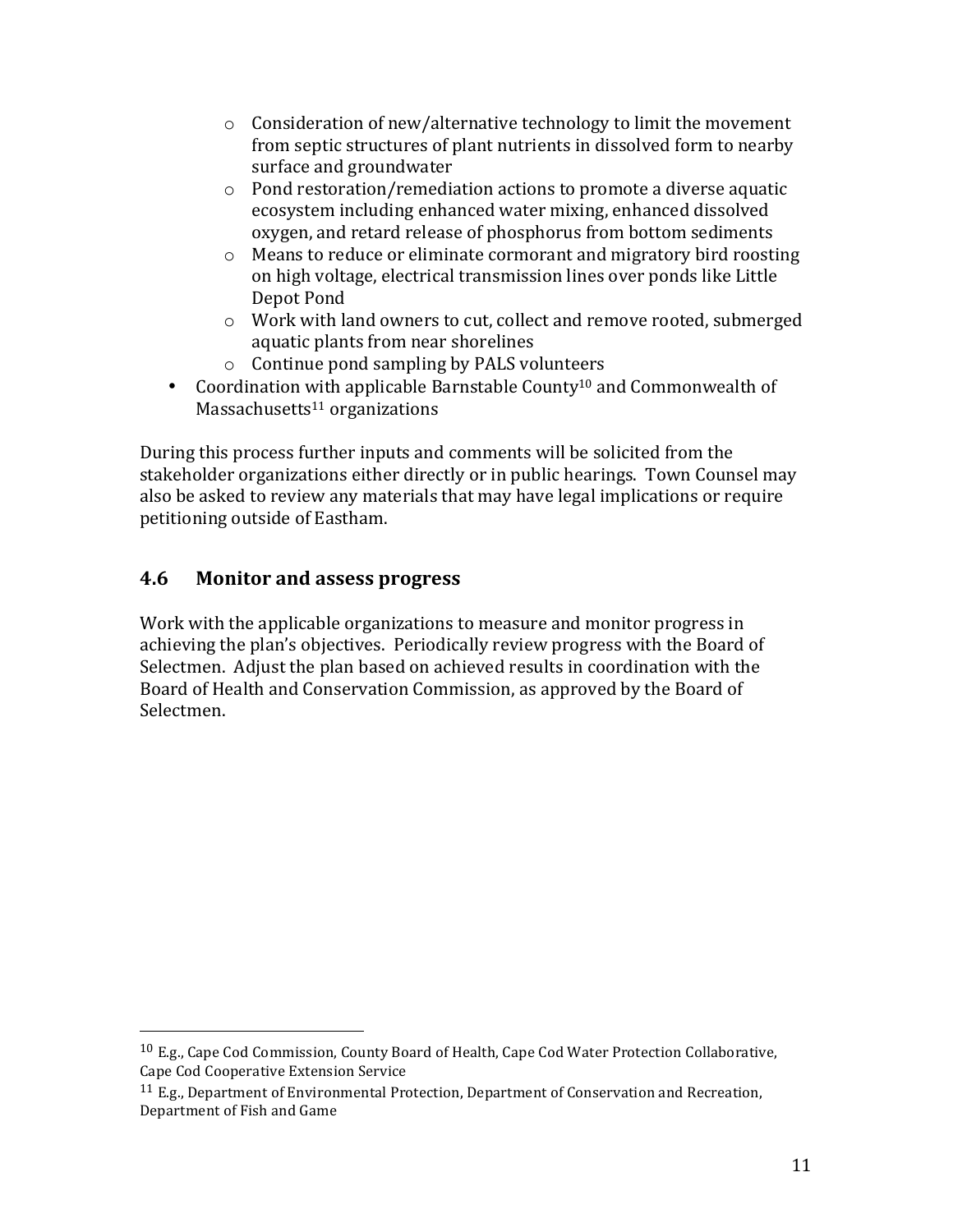| <b>Event</b>                                                    | <b>Start Date</b> | <b>End Date</b> | <b>Status</b>                                                                                                                                                                                   |
|-----------------------------------------------------------------|-------------------|-----------------|-------------------------------------------------------------------------------------------------------------------------------------------------------------------------------------------------|
| Coordinate approach with BoS                                    | 11/7/12           | 11/7/12         | Completed                                                                                                                                                                                       |
| Coordinate approach with<br><b>Conservation Commission</b>      | 12/11/12          | 12/11/12        | Completed                                                                                                                                                                                       |
| Coordinate approach with Board of<br>Health                     | 12/27/12          | 12/27/12        | Completed                                                                                                                                                                                       |
| Complete pond issues inventory<br>(4.1)                         | 12/4/12           | 2/12/13         | Completed                                                                                                                                                                                       |
| Complete appendix A and C. Accept<br>changes as version 0.7.    | 12/4/12           | 2/18/13         | Completed for<br>coordination<br>purposes                                                                                                                                                       |
| Coordinate version 0.7 with<br><b>ConsCom and BoH</b>           | 3/28/13           | 4/23/13         | BoH coordinated on<br>the plan on $3/28$ .<br>Suggested scheduling<br>a workshop with<br>them to coordinate<br>Appendix C actions.<br>ConsCom meeting<br>held on 4/23 and<br>comments received. |
| Address comments from the<br>ConsCom and BoH (if necessary)     | 4/23/13           | 7/1/13          | Draft responses<br>provided on 6/11/13                                                                                                                                                          |
|                                                                 |                   |                 | Responses completed<br>on $7/1/13$ to be sent<br>to BoH and ConsCom                                                                                                                             |
| Coordinate final changes with<br>ConsCom and BoH (if necessary) | 7/22/13           | 11/12/13        | Harris presented<br>responses to BoH and<br>provided electronic<br>copy of v0.8 to<br>ConsCom on July 22.                                                                                       |
|                                                                 |                   |                 | Met with BoH on July<br>22. BoH met on July<br>25 to go over the<br>document and<br>provide comments.<br>Received additional<br>comments on July 29<br>and have included<br>them.               |

# **5.0 Schedule for Completing the First Version of the Plan**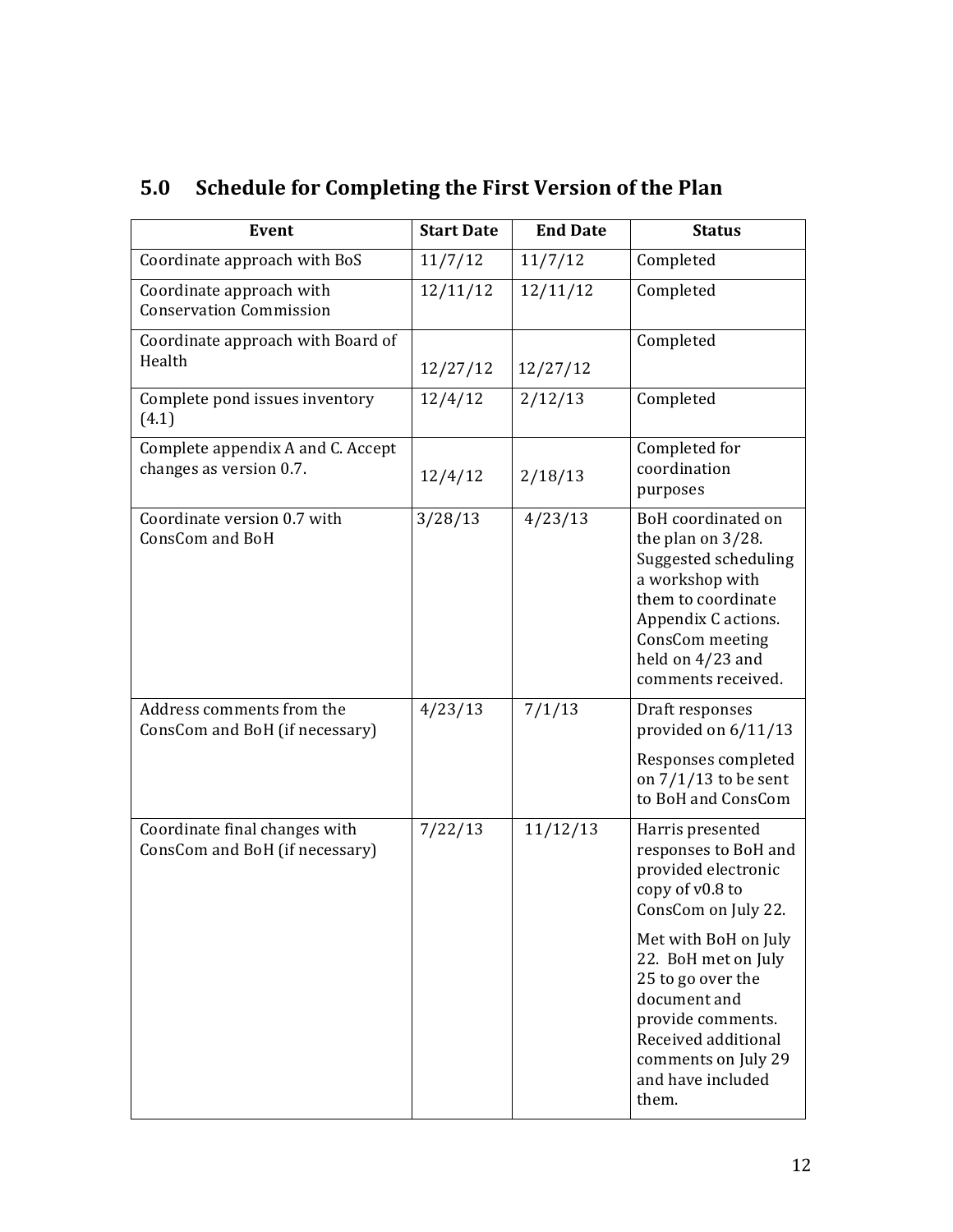|                                                                                                                                                                                              |          |          | Received final<br>comments from<br>ConsCom and<br>completed<br>corresponding<br>changes on $11/12/13$                          |
|----------------------------------------------------------------------------------------------------------------------------------------------------------------------------------------------|----------|----------|--------------------------------------------------------------------------------------------------------------------------------|
| Meet with the BOS to seek approval<br>to coordinate with Coordinating<br>Organizations (2.2), to post latest<br>version on the town website and<br>hold a public hearing (if<br>appropriate) | 12/2/13  | 12/2/13  | Presentation was<br>given to the BoS and<br>they approved<br>moving ahead as<br>proposed.                                      |
| Send letter to Coordinating<br>Organizations (2.2) with latest<br>version attached to make them<br>aware of the plan and to offer to<br>meet with them if desired                            | 11/12/13 | 12/23/13 | Letter drafted on<br>$11/12/13$ and<br>revised as an email<br>on 12/23/13<br>Email sent with<br>comment deadline of<br>2/15/14 |
| If approved by the BOS, post latest<br>version on the Town's website                                                                                                                         | 12/10/13 | 12/16/13 | Posted on the town<br>website under "Hot<br>Topics," "News &<br>Announcements" and in<br>the WMC section                       |
| Post a story in the Cape Codder<br>informing of the draft plan on the<br>website and soliciting feedback<br>from Review and Comment<br>Organizations (2.3)                                   | 12/10/13 | 12/16/13 | Draft announcement<br>was sent to the Cape<br>Codder on 12/16 and<br>the story appeared in<br>the $12/20/13$ edition           |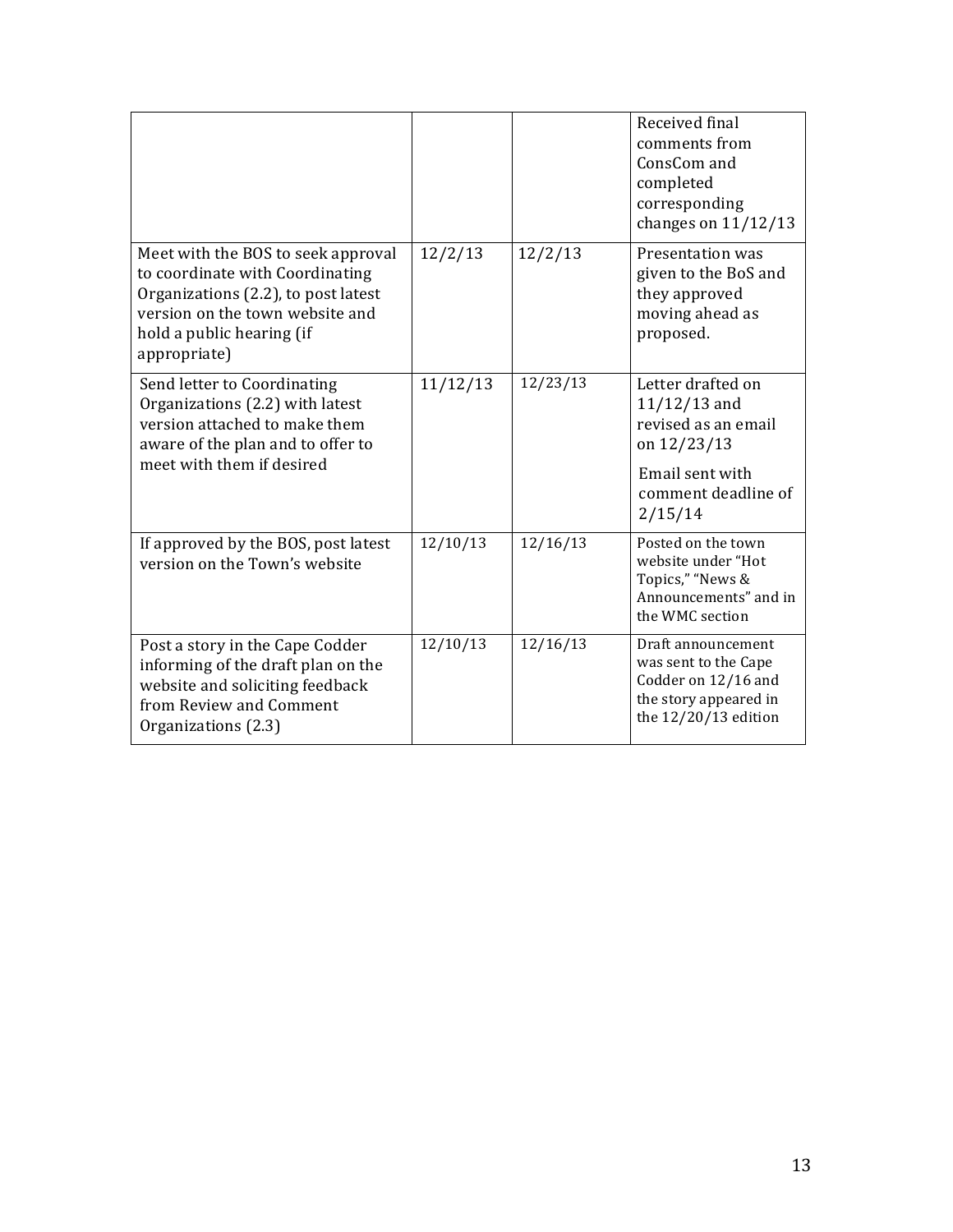| If desired by the BOS, hold a public<br>hearing on the draft plan                                    |          |          | Only one comment was<br>received. A public<br>hearing is not required. |
|------------------------------------------------------------------------------------------------------|----------|----------|------------------------------------------------------------------------|
| Address comments from the<br>Coordinating (2.2) and Review and<br>Comment (2.3) Organizations        | 12/20/13 | 4/15/14  |                                                                        |
| Prepare the final draft of v1.0                                                                      | 4/15/14  | 6/10/14  |                                                                        |
| Coordinate final draft of v1.0 with<br>BoS, BoH and ConsCom. Revise if<br>necessary.                 | 9/11/14  | 11/18/14 | No comments were<br>received from the BoS,<br><b>BoH</b> or ConsCom    |
| Approve v1.0                                                                                         | 11/18/14 |          |                                                                        |
| Publish v1.0 on town website                                                                         |          |          |                                                                        |
| Revise v1.0 in future sub-releases<br>$(v1.1, v1.2, etc.)$ to reflect updates<br>as described in 4.6 |          |          | As required                                                            |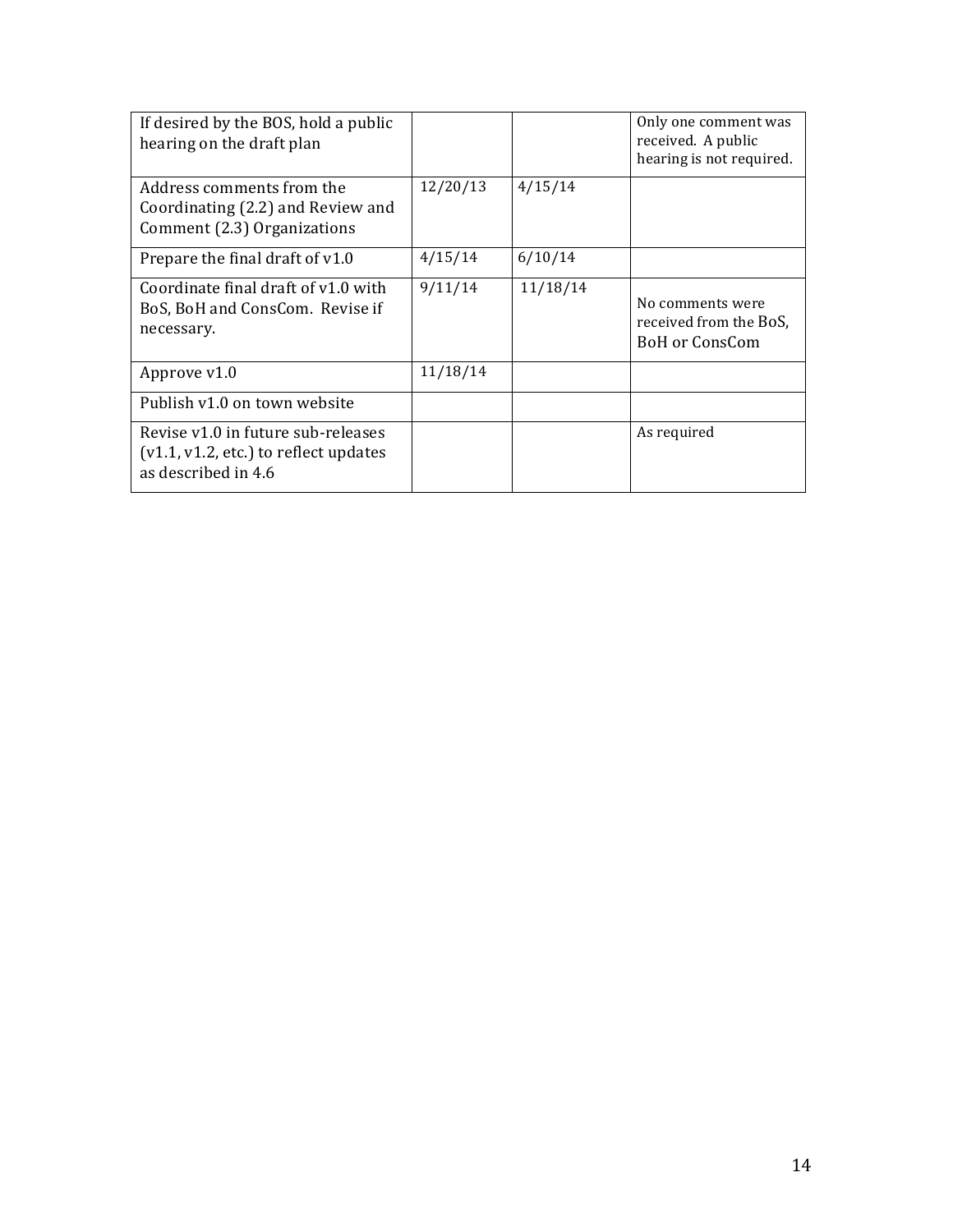# **Appendix A**

# **Definition of Pond Water Quality**

Water quality in Eastham is defined in terms of its effects on the safe and pleasurable use of the ponds by residents and guests. "Over fertilization," which results from nutrient accumulation in the ponds, stimulates the growth of algae, which in turn causes several water quality problems in these surface waters including:

- Loss of water clarity which makes swimming, fishing, and boating less attractive
- Algae settling to the bottom of the estuaries and ponds where it decays, using up dissolved oxygen (DO) in the process; the impacts of decaying algae and associated low DO can kill fish and shellfish
- Loss of animal habitat and the production of odors from the rotting algae.
- Occurrence of Blue-green algae resulting in toxic blooms.

Good water quality is also essential to the well being of humans and to the ecology of our ponds. In Massachusetts, water quality standards are found in the regulations written to interpret the Massachusetts Clean Water Act, General Law c. 21 Parag. 26-53. These regulations are found in the Massachusetts Surface Water Quality Standards (314 CMR 4) in the section that applies to ponds that are not drinking water supplies. It is against these standards that the Eastham ponds were evaluated in 2009 and again in 2011. These studies found that all Eastham ponds are currently impacted by nutrients, particularly phosphorus.

In technical terms a lake or pond is usually classified as being in one of three possible classes: *oligotrophic*, *mesotrophic* or *eutrophic*. Lakes and ponds with extreme trophic indices may also be considered *hyperoligotrophic* or *hypereutrophic*. The table below demonstrates how the index values translate into trophic classes.

*Relationships between Trophic Index (TI), chlorophyll (Chl), phosphorus (P, both* micrograms per litre), Secchi depth (SD, metres), and Trophic Class (after Carlson *1996)12*

| TI          | <b>Chl</b>   | P            | <b>SD</b>    | <b>Trophic Class</b> |
|-------------|--------------|--------------|--------------|----------------------|
| $30 - 40$   | $0 - 2.6$    | $0 - 12$     | $>8-4$       | Oligotrophic         |
| $40 - 50$   | $2.6 - 20$   | $12 - 24$    | $4 - 2$      | Mesotrophic          |
| $50 - 70$   | $20 - 56$    | $24 - 96$    | $2 - 0.5$    | Eutrophic            |
| $70 - 100+$ | $56 - 155 +$ | $96 - 384 +$ | $0.5 - 0.25$ | Hypereutrophic       |

 

<sup>&</sup>lt;sup>12</sup> Carlson R.E. and J. Simpson (1996) A Coordinator's Guide to Volunteer Lake Monitoring Methods. *North American Lake* Management Society; http://www.secchidipin.org/tsi.htm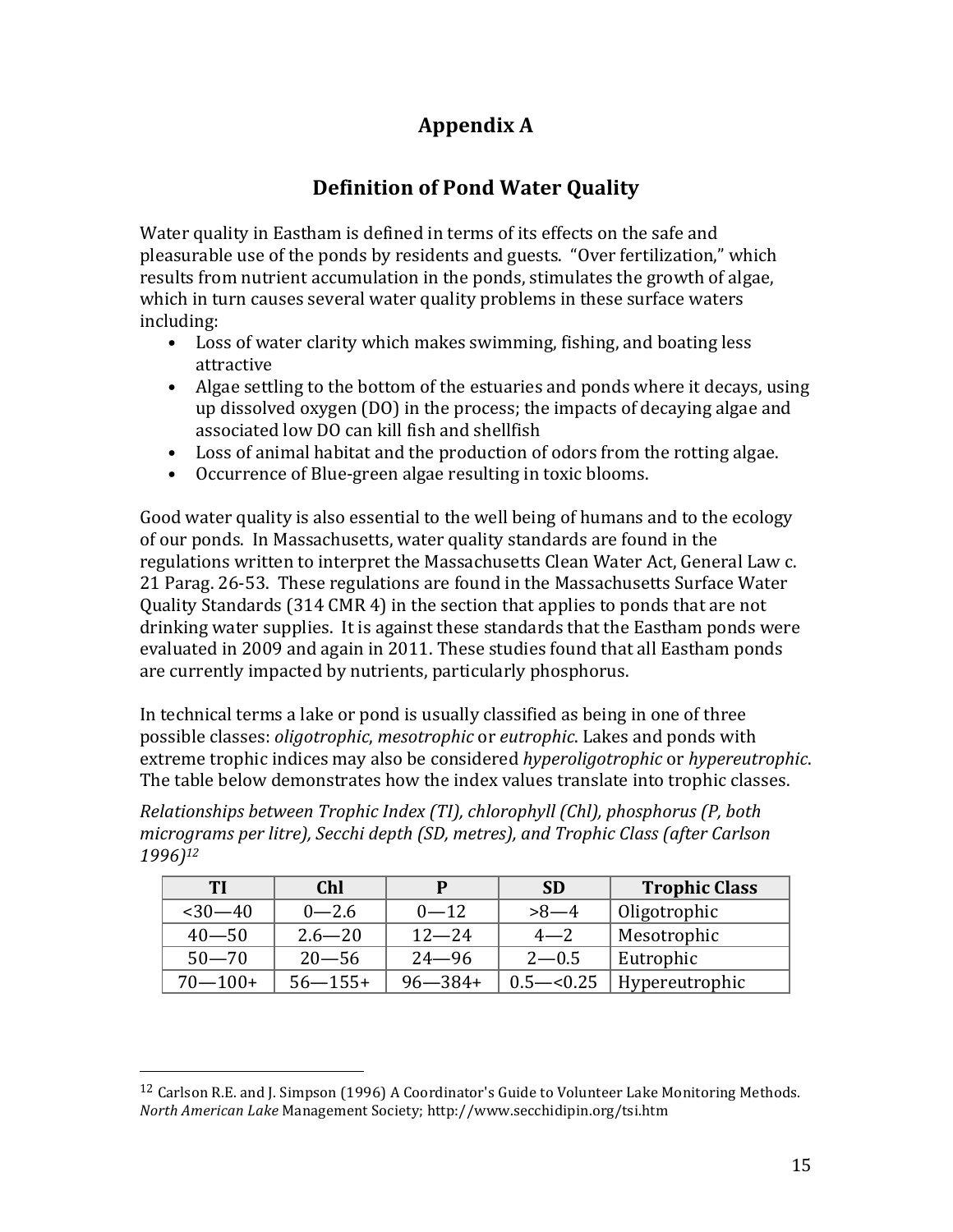Oligotrophic lakes generally host very little or no aquatic vegetation and are relatively clear, while eutrophic lakes tend to host large quantities of organisms, including algal blooms. Each trophic class supports different types of fish and other organisms, as well. If the algal biomass in a lake or other water body reaches too high a concentration (say >80 TI), massive fish die-offs may occur as decomposing biomass deoxygenates the water.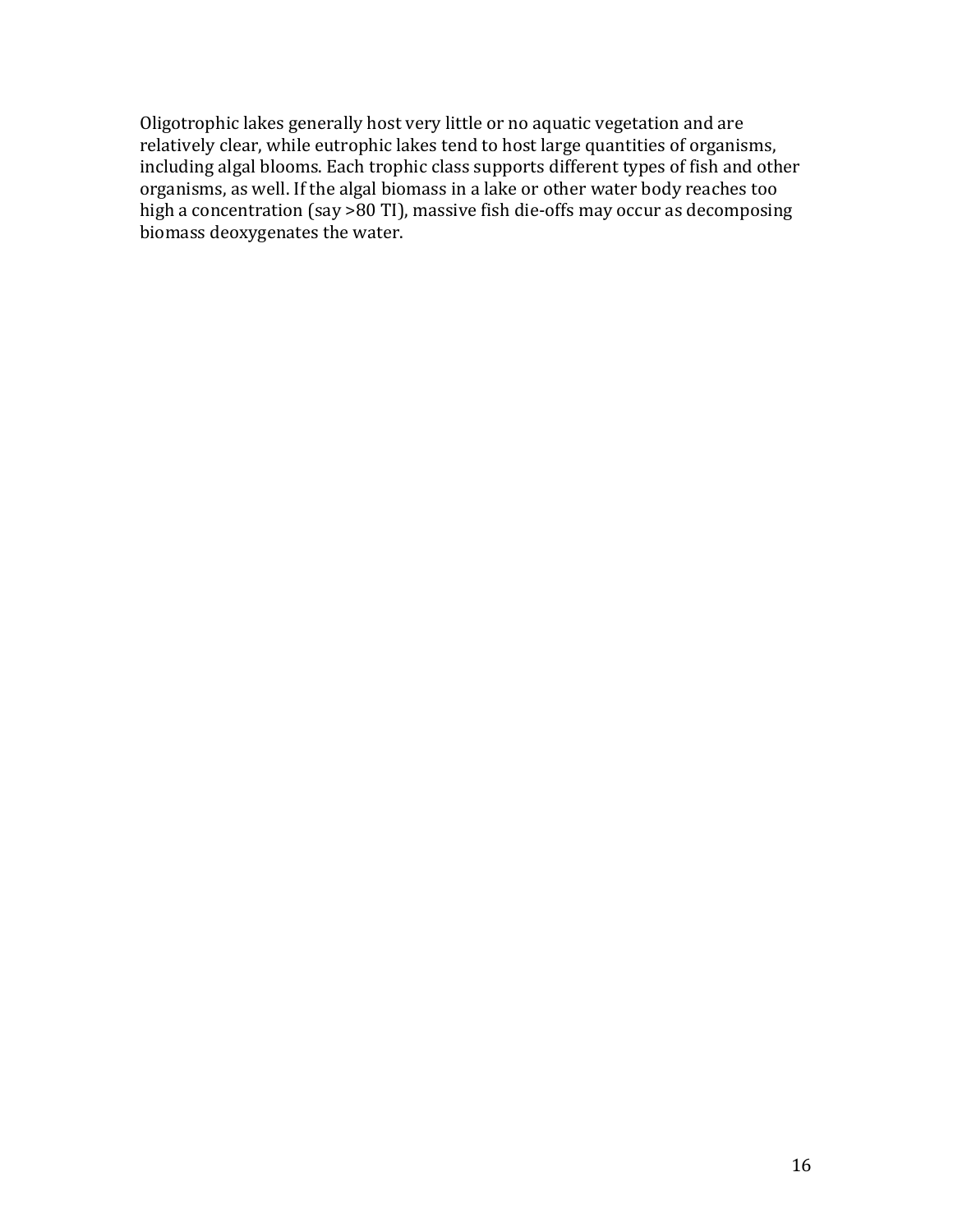# **Appendix B**

# **(Draft) History of Related Pond Quality Actions to Date**

2001: Eastham Water Resources Advisory Board (WRAB) initiates annual Water Quality Monitoring Program involving about 60 private wells to be tested for nitrogen. Volunteers trained by Cape Cod Commission (CCC) and Cape Cod National Seashore staff begin to sample Eastham freshwater ponds for Nitrogen (N), Phosphorus (P), chlorophyll-a, dissolved oxygen and clarity.

2002: Eastham Wastewater Management Planning Committee (WMPC) is founded.

2003: Water Quality Monitoring Program expanded to include town wide well testing with town divided into three sections with wells in each section to be tested every three years.

2004: WRAB and WMPC merge in order to work together on the closely linked issues of drinking water protection and wastewater treatment planning. Eastham Health Agent named Eastham rep to Cape Cod Wastewater Planning Collaborative (CCWPC).

May 2006: Town meeting funds an initial wastewater management planning Article; Stearns and Wheler selected as consultant. Technical subcommittee begins to work with the consultant to determine the needs of the town for wastewater management planning.

2006: Barnstable County Department of Health and Environment formulates a report on the effectiveness of Eastham's many Innovative/Alternative (I/A) sewage treatment systems. Pond sampling data for years 2001-2006 submitted to CCC water quality staff for evaluation, interpretation and recommendations.

Jan. 2008: WMPC technical subcommittee, having reviewed the draft Rock Harbor MEP report which had been received in fall 2007, sends questions regarding its findings to Dept. of Environmental Protection (DEP) via BOS.

May 2008: Town meeting approves a formal study of Eastham's wastewater management planning needs.

Dec. 2008: BOS approves WRAB-WMPC name change to Water Management Committee (WMC) and revised mission statement for WMC that adds pond water quality charge.

March and June 2009: Two Stearns and Wheler reports, *Final Interim Needs* Assessment and Alternatives Screening Analysis Report and Wastewater Project Plan *Evaluation Report,* received and presented publicly. The report recommends that the town either sewers the pond watershed or treats impacted ponds with alum. (Executive Summary of the latter available at http://www.eastham-ma.gov/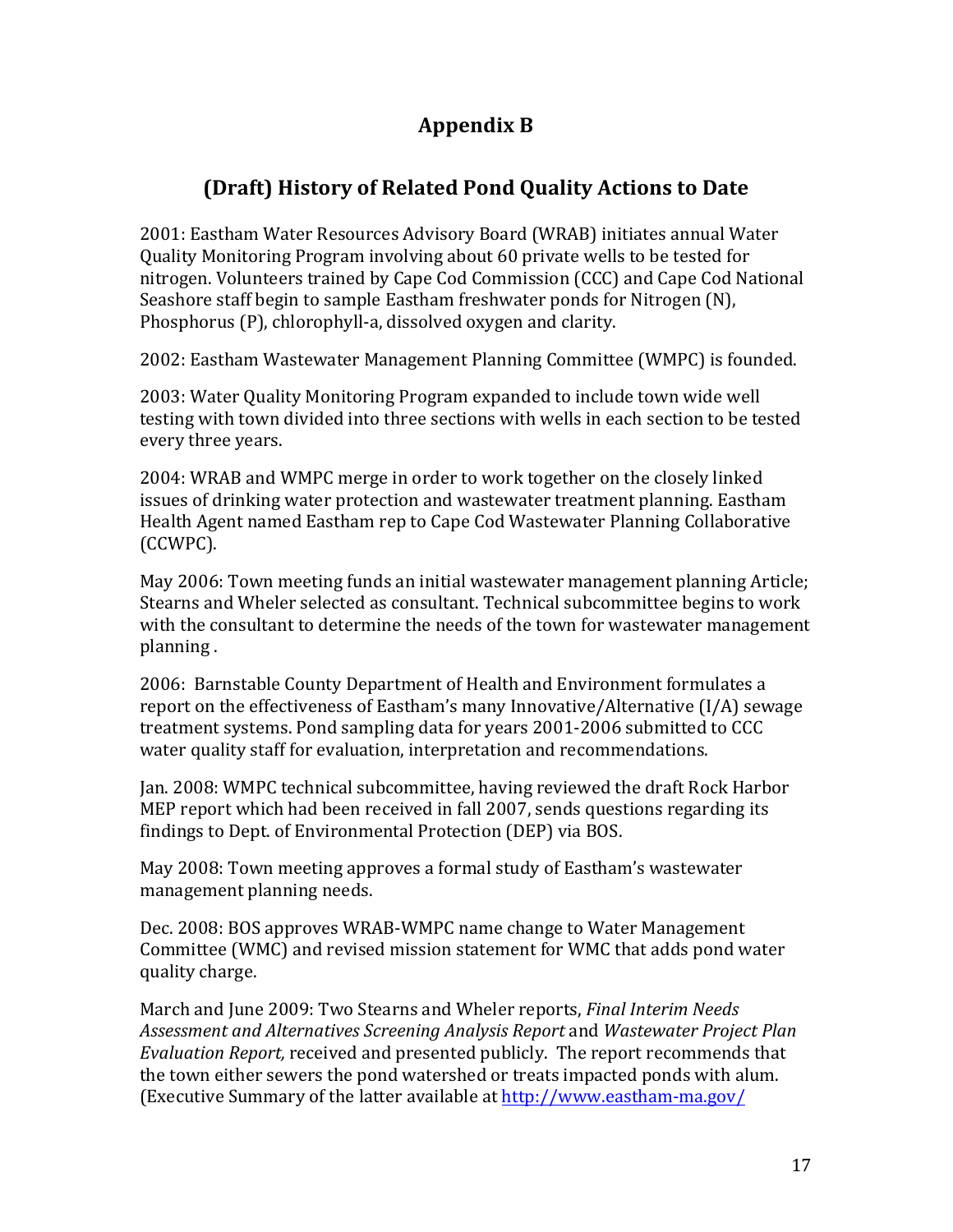Public\_Documents/EasthamMA\_WebDocs/ WaterManagementDocs/WWMgtFinalExecSum.pdf )

May 2009: *Eastham Freshwater Ponds: Water Quality Status and Recommendations* for Future Activity, prepared by UMass Dartmouth and CCC Water Resources Program received and presented at a public meeting. (Available at http://www.eastham-ma.gov/Public\_Documents/EasthamMA\_WebDocs/ WaterManagementDocs/PondsFinalRpt.pdf ) 

May 2010: Town Meeting approves the inclusion of funds for pond restoration planning in the five year capital plan.

June 2010: Brochure describing the conclusions of the June 2009 Stearns and Wheler Wastewater Project Plan Evaluation Report sent to all homeowners. [Get a copy for WMC records]

Sept.- Dec. 2010: WMC meets with Orleans Citizens Peer Review Committee and Brian Howes and Ed Eichner of the Umass Dartmouth Coastal Systems Group regarding the Draft Rock Harbor MEP report, DEP's Brian Dudley observing, and BOS meets with Brian Dudley.

Dec. 2010: WMC prepares a Request for Proposals (RFP) for pond restoration study and submits it to BOS accompanied by a request that B0S request Town Meeting approve funding for pond restoration in the capital budget in May 2011.

May 2011: Town Meeting approved expenditure of \$65,000 to fund a study by a consultant of the 11 ponds in Eastham to evaluate their water quality and recommend at least two of the ponds for remedial action. RFP is issued and Ecologic LLC and GHD selected to perform pond study.

August 2011: Ecologic and GHD present Review of Findings and lead public discussion of how to set priorities for action at a joint session of BOS, WMC, Board of Health (BOH) and Conservation Commission (ConsCom)

October 2011: Ecologic and GHD submit their Draft Report which is posted on Town website and subsequently present highlights of the Report for comment and public discussion at a joint session of BOS, WMC, BOH and ConsCom.

November 2011: WMC recommends that one deep pond, Herring, and one shallow pond, Minister/Schoolhouse be selected as candidates for remediation to test alternative approaches appropriate to ponds of different depths and decides to seek approval from BOS to make an application for Community Preservation Committee (CPC) funds to support remediation consistent with the previous motion on priorities and recommendation on costs.

December 2011: Ecologic and GHD submit Final Ponds Action Plan

December 2011: BOS approves selection of Herring and Minister/Schoolhouse for priority remediation.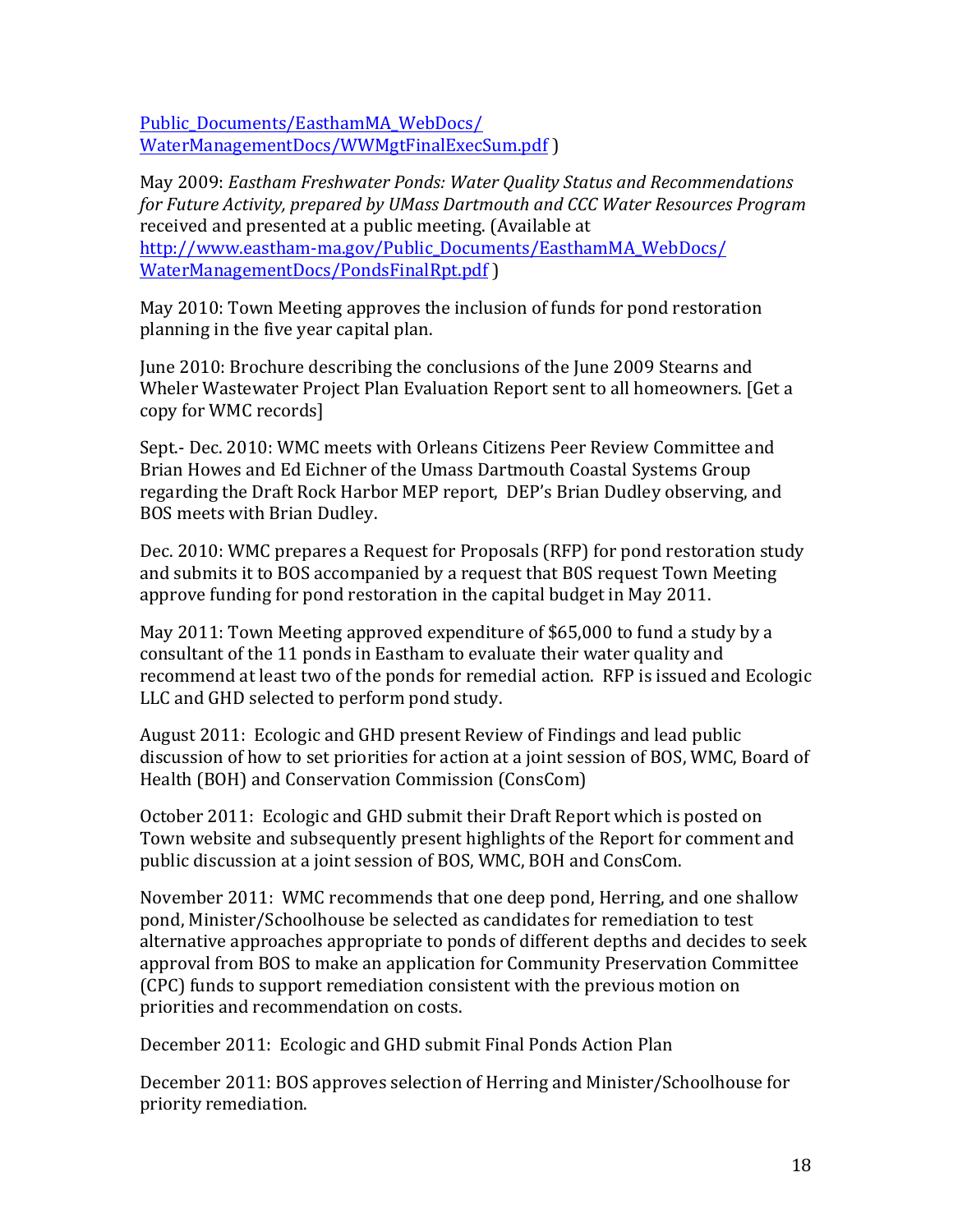WMC applies to Community Preservation Committee (CPC) for a grant of \$280,000 to cover the cost of remediation at both ponds.

WMC recommends that BOS proceed with an application for a permit for alum treatment for Herring Pond, Ecologic's recommended treatment method for that pond and that BOS have further discussions with Ecologic with respect to a treatment method for Schoolhouse/Minister.

February 2012: WMC receives Ecologic/GHD memorandum detailing cost estimates for remediation of Herring and Minister/Schoolhouse at a total cost of \$280,000. In response to request from CPC that WMC limit its grant application to \$140,000 for treatment of Herring, WMC decides to submit amended application.

March 2012: [ck date] CPC submits Article for Town Meeting Warrant to authorize expenditure of \$140,000 for alum treatment at Herring Pond.

April 2012: [ck date] Application for permit to treat Herring submitted to ConsCom by consultants.

August 2012: ConsCom files permit and Order of Conditions with Mass. DEP. Permit issued.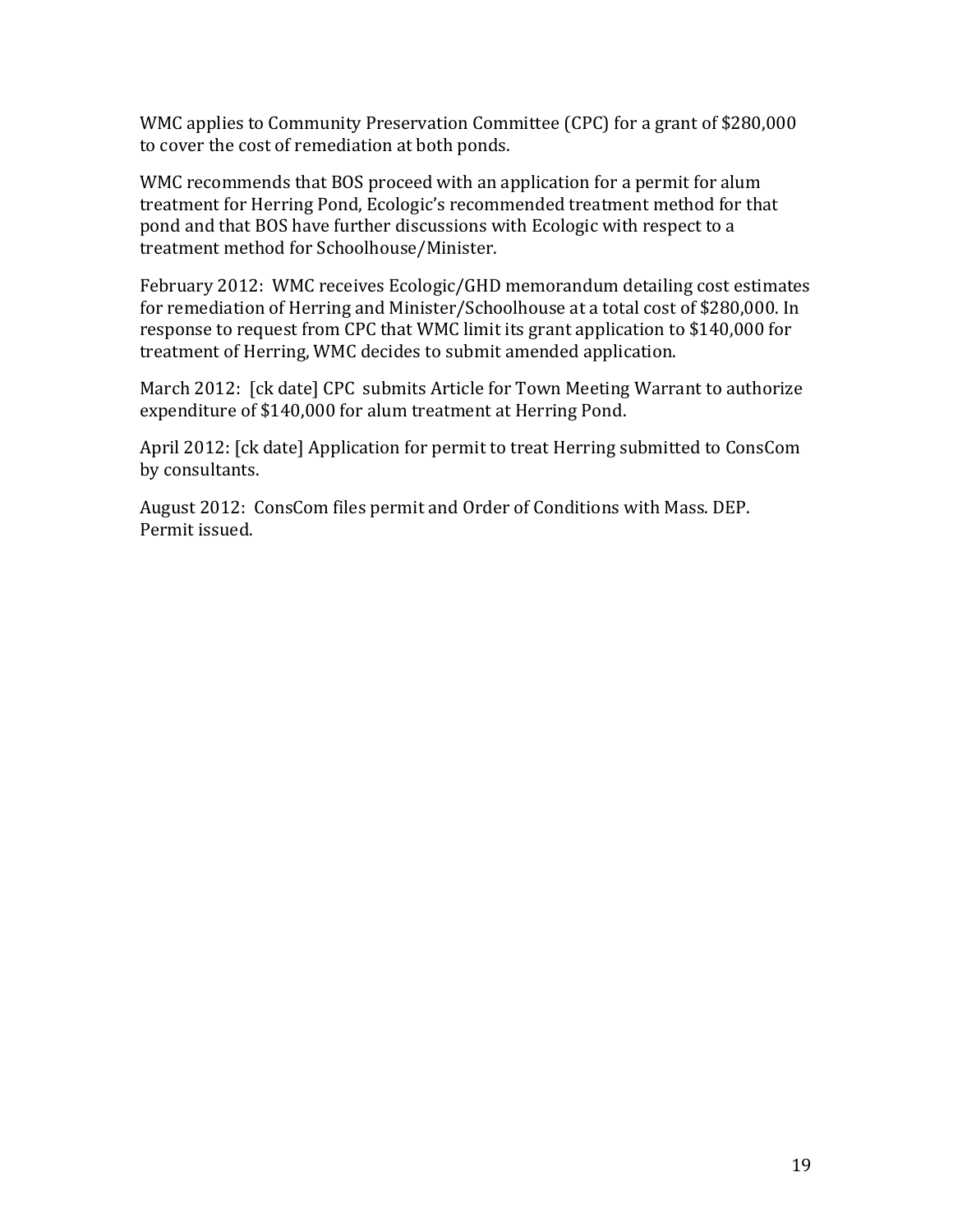# **Appendix C**

# **Common and Individual Pond Action Plans**

# **C.1 Overview**

This appendix delineates the specific actions that will be taken. These include common actions that will apply to all ponds and actions that are specific to individual ponds.

# **C.2 Common Actions that Will Benefit All Ponds**

The follow actions will be taken that apply to all ponds.

| <b>Action</b>                                                                                                                                   | <b>Start</b><br><b>Date</b> | End<br>Date | $\text{Lead}(s)$           | <b>Status</b>                                                                                         |
|-------------------------------------------------------------------------------------------------------------------------------------------------|-----------------------------|-------------|----------------------------|-------------------------------------------------------------------------------------------------------|
| <b>Regulation</b>                                                                                                                               |                             |             |                            |                                                                                                       |
| Encourage maximum possible<br>setbacks from pond<br>shorelines for new and<br>replacement septic systems                                        | Ongoing                     |             | Conservation<br>Commission | This is already within<br>the ConsCom's<br>authority and is an<br>ongoing activity.                   |
| Work with the ConsCom to<br>encourage pond abutters to<br>maintain or reestablish a 100'<br>buffer zone of native plantings<br>on the pond side | Ongoing                     |             | Conservation<br>Commission | This is already within<br>the ConsCom's<br>authority and is an<br>ongoing activity.                   |
| <b>Pond-related Public Works Management</b>                                                                                                     |                             |             |                            |                                                                                                       |
| Work with DPW to develop a<br>prioritized schedule for<br>needed corrections for<br>controlling storm runoff at<br>ponds                        |                             |             |                            | Harris to meet with<br>DPW in December to<br>fully understand his<br>plans for storm<br>water runoff. |
| <b>Pond Monitoring and Remediation</b>                                                                                                          |                             |             |                            |                                                                                                       |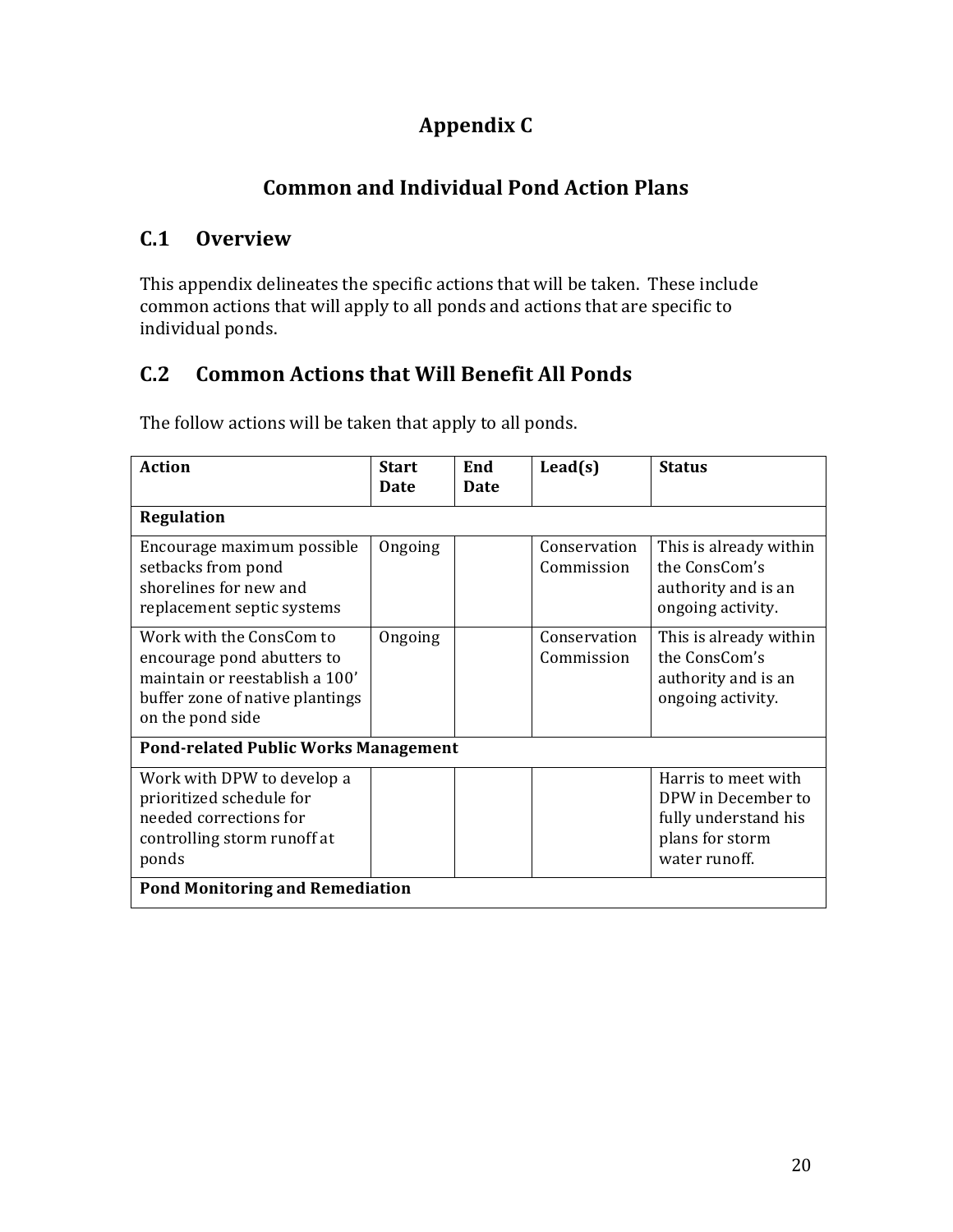| Continue pond sampling to<br>monitor water quality by<br>means of the Barnstable<br>County supported Ponds and<br>Lakes Steward (PALS)<br>Program, or similar program,<br>as needed to assure its<br>continuation and expansion if<br>necessary | Ongoing |                    |                                                                                                                                                                            |
|-------------------------------------------------------------------------------------------------------------------------------------------------------------------------------------------------------------------------------------------------|---------|--------------------|----------------------------------------------------------------------------------------------------------------------------------------------------------------------------|
| BoH continues to conduct<br>water sampling and testing<br>for harmful bacteria at ponds<br>used by the public                                                                                                                                   | Ongoing | Board of<br>Health | Ongoing, business as<br>usual in accordance<br>with state<br>regulations.<br>Information is<br>available to the<br>public in multiple<br>ways, including town<br>web site. |
| Develop a strategy and<br>schedule for seeking funding<br>for and conducting treatment<br>of remaining ponds that<br>require treatment (see pond<br>plans for specifics)                                                                        |         |                    |                                                                                                                                                                            |
| Monitor ponds to identify the<br>presence of large flocks of<br>birds, analyze the extent to<br>which it is possible to<br>restrict/deter large flocks of<br>birds and identify steps to<br>discourage their presence<br>where needed           |         |                    | Example of possible<br>actions: Orleans<br>recommendations for<br>Cedar Pond on<br>Orleans web site.                                                                       |
| Coordinate pond-related<br>activities with the respective<br>pond associations                                                                                                                                                                  |         |                    | Ongoing activity                                                                                                                                                           |
| <b>Public Education/Communication</b>                                                                                                                                                                                                           |         |                    |                                                                                                                                                                            |
| Develop strategy for<br>educating the public about<br>best practices to protect pond<br>water quality                                                                                                                                           | 5/14/13 | Dumas              | Target list of groups<br>and candidate<br>methods to reach<br>them was created on<br>$6/9/13$ .                                                                            |
| Develop awareness brochure<br>of good practices for property<br>owners for distribution within<br>the town, e.g. what to look for                                                                                                               | 12/12   | Sisterson          | Version 2.3 of draft<br>brochure on $5/4/13$ .<br>Version 2.4 of draft                                                                                                     |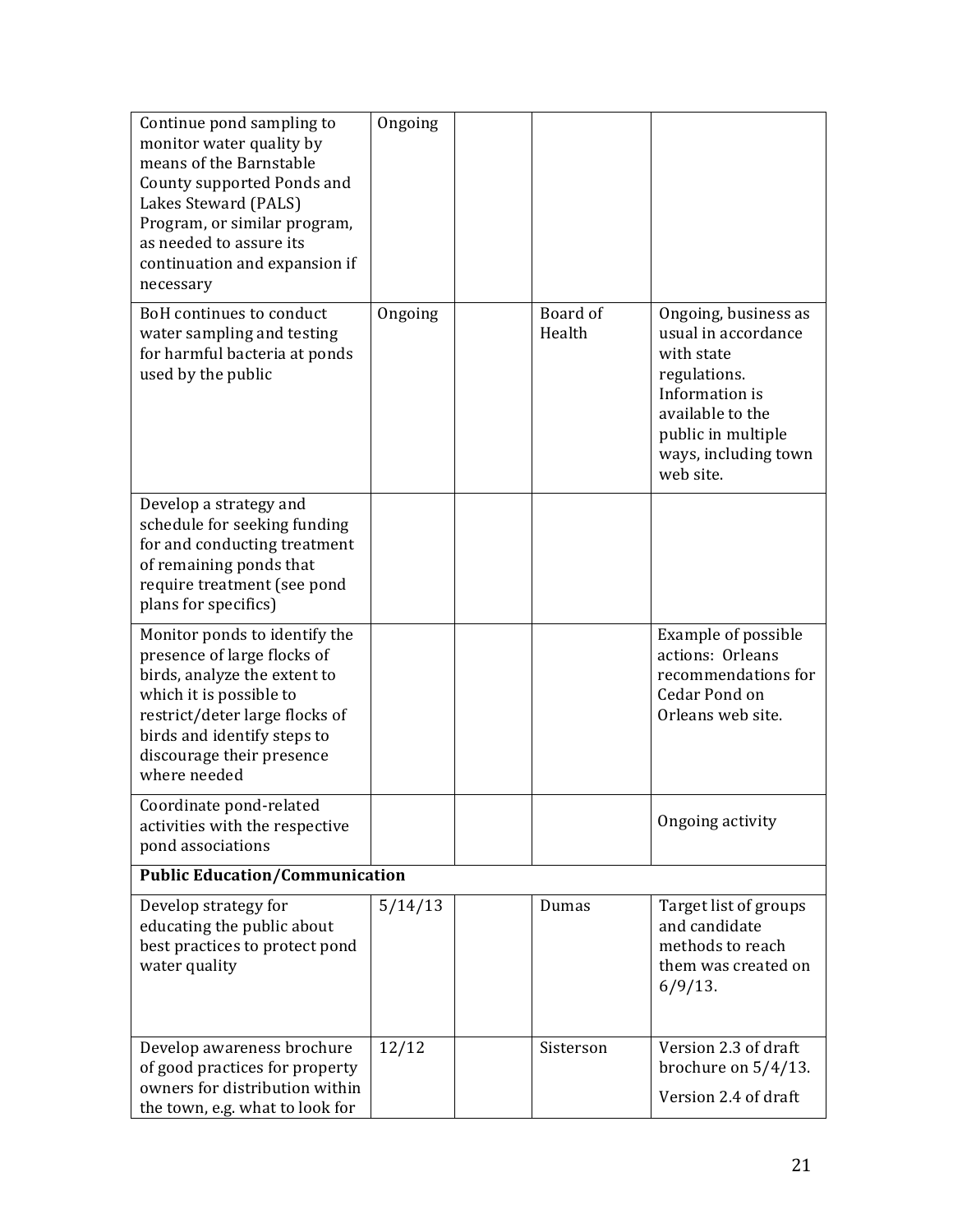| in fertilizers                                     |  |        | provided on 6/8/13.                                                                                                                 |
|----------------------------------------------------|--|--------|-------------------------------------------------------------------------------------------------------------------------------------|
|                                                    |  |        | V2.4 presented to<br>BoS on 7/1/13.                                                                                                 |
|                                                    |  |        | Updated drafts sent<br>to WMC on Sept 6<br>and Oct 4.                                                                               |
|                                                    |  |        | WMC is developing<br>recommendations as<br>to the numbers to be<br>printed and<br>distribution methods<br>for submission to<br>BoS. |
|                                                    |  |        | 6000 copies were<br>printed and picked<br>up in May 2014. The<br>WMC has begun<br>distributing the<br>brochures.                    |
| Acquire funding for printing<br>awareness brochure |  | Harris | Graphic Arts at Cape<br>Cod Regional High<br>School can print for<br>\$0.19/copy for 2000<br>or more copies.                        |
|                                                    |  |        | Town has agreed to<br>pay for cost of<br>printing the brochure<br>after BoS approval.                                               |
|                                                    |  |        | 6000 copies were<br>printed and picked<br>up in May 2014. The<br>WMC has begun<br>distributing the<br>brochures.                    |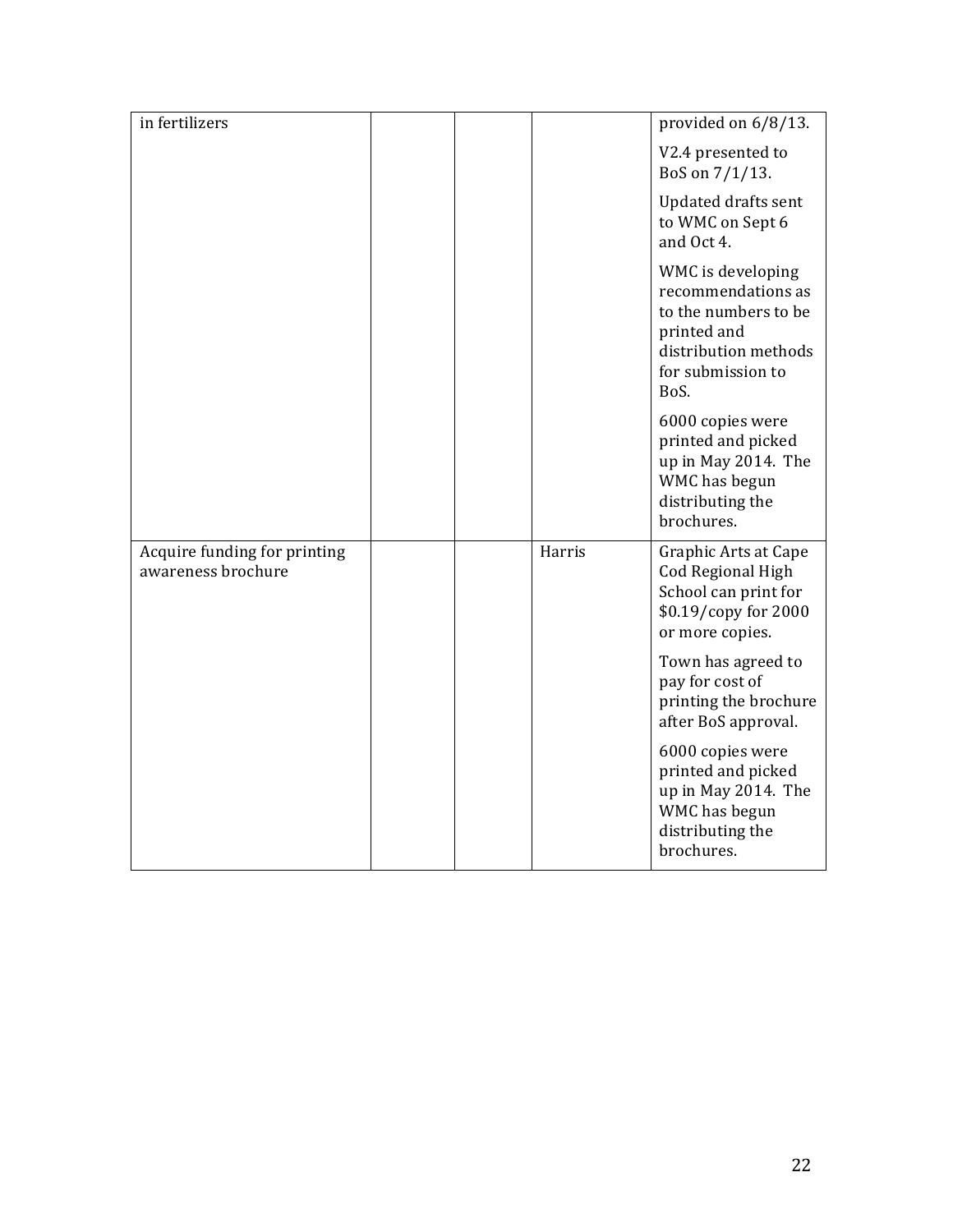# **Appendix C, Annex 1 Bridge Pond Action Plan**

## **CA1.1 Bridge Pond Issues Inventory**

Bridge Pond is hydrologically connected to Great Pond for inflow and outflows to Herring Brook, which in turn outflows to Cape Cod Bay. Therefore, Bridge Pond inherits some Issues from Great Pond. The specific issues are:

- Deep waters have low dissolved oxygen
- Possible sediment release of phosphorus
- Water runoff from Herring Brook Road

#### **CA1.2 Bridge Pond Actions**

The following actions are and will be taken with regard to Bridge Pond:

| <b>Action</b>                                                                           | <b>Start</b><br><b>Date</b> | End<br>Date | $\text{Lead}(s)$ | <b>Status</b>                                 |
|-----------------------------------------------------------------------------------------|-----------------------------|-------------|------------------|-----------------------------------------------|
| Coordinate remedial actions to<br>reduce phosphorus with Great<br>Pond actions          | As<br>required              |             |                  |                                               |
| <b>Monitor Eastham DPW</b><br>upgrades to Herring Brook<br>Road relative to Bridge Pond | Fall<br>2012                |             |                  | Construction<br>under way as of<br>March 2013 |
| Take actions to improve and<br>maintain shoreline vegetative<br>buffers of 100'         |                             |             |                  |                                               |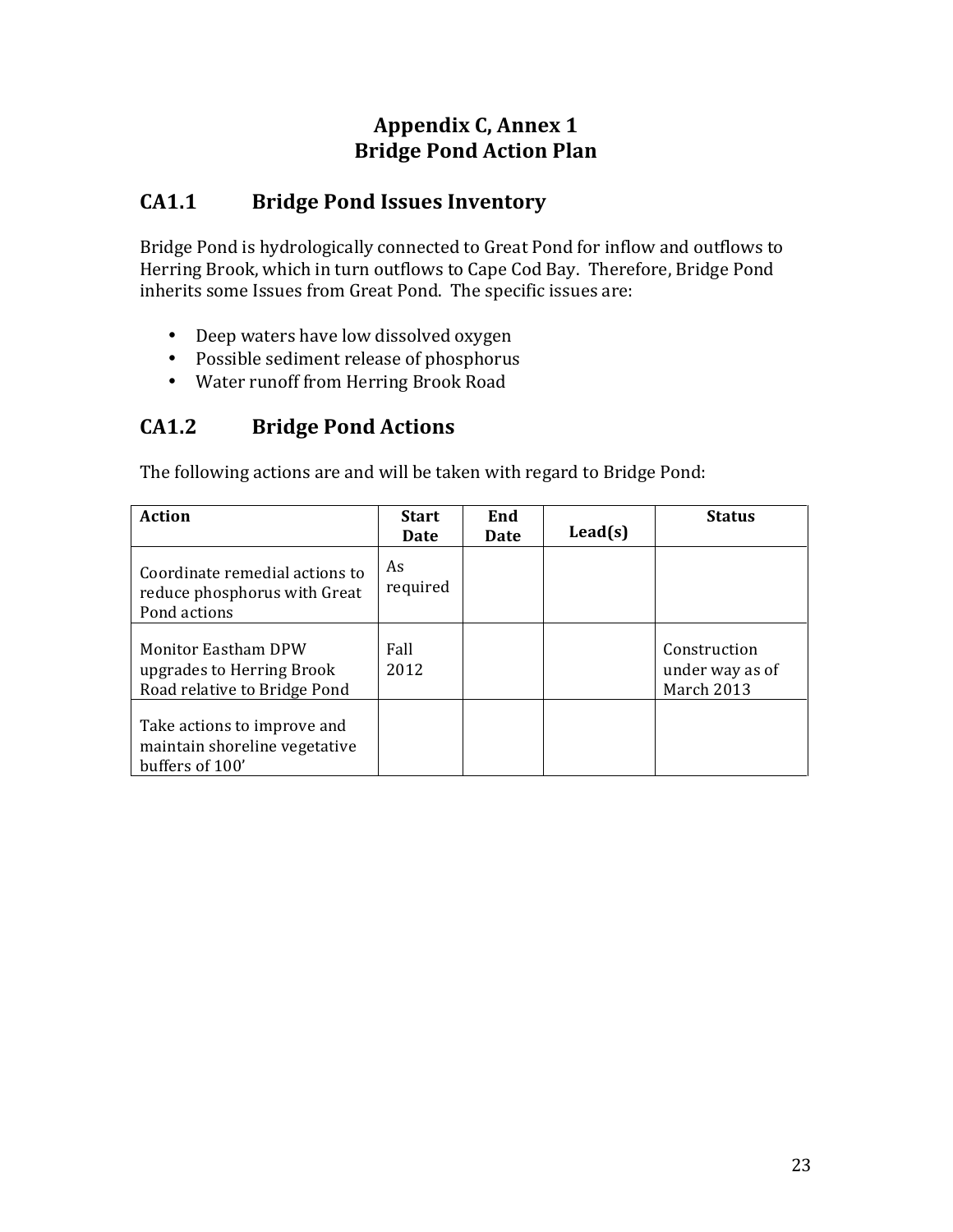# **Appendix C, Annex 2 Depot Pond Action Plan**

#### **CA2.1 Depot Pond Issues Inventory**

The specific issues of Depot Pond are:

- Most likely phosphorus sources: Septic, birds, roads, roofs
- Deep waters have oxygen depletion in summer
- 6 residences within 300' up-gradient with one other developable parcel
- Septic system contribution may increase as discharges slowly reach the pond
- Sediment phosphorus release

## **CA2.2 Depot Pond Actions**

The following actions are and will be taken with regard to Depot Pond:

| <b>Action</b>                                                                   | <b>Start</b><br>Date | End<br>Date | $\text{Lead}(s)$ | <b>Status</b> |
|---------------------------------------------------------------------------------|----------------------|-------------|------------------|---------------|
| Plan and conduct alum<br>treatment if necessary                                 |                      |             |                  |               |
| Take actions to improve and<br>maintain shoreline vegetative<br>buffers of 100' |                      |             |                  |               |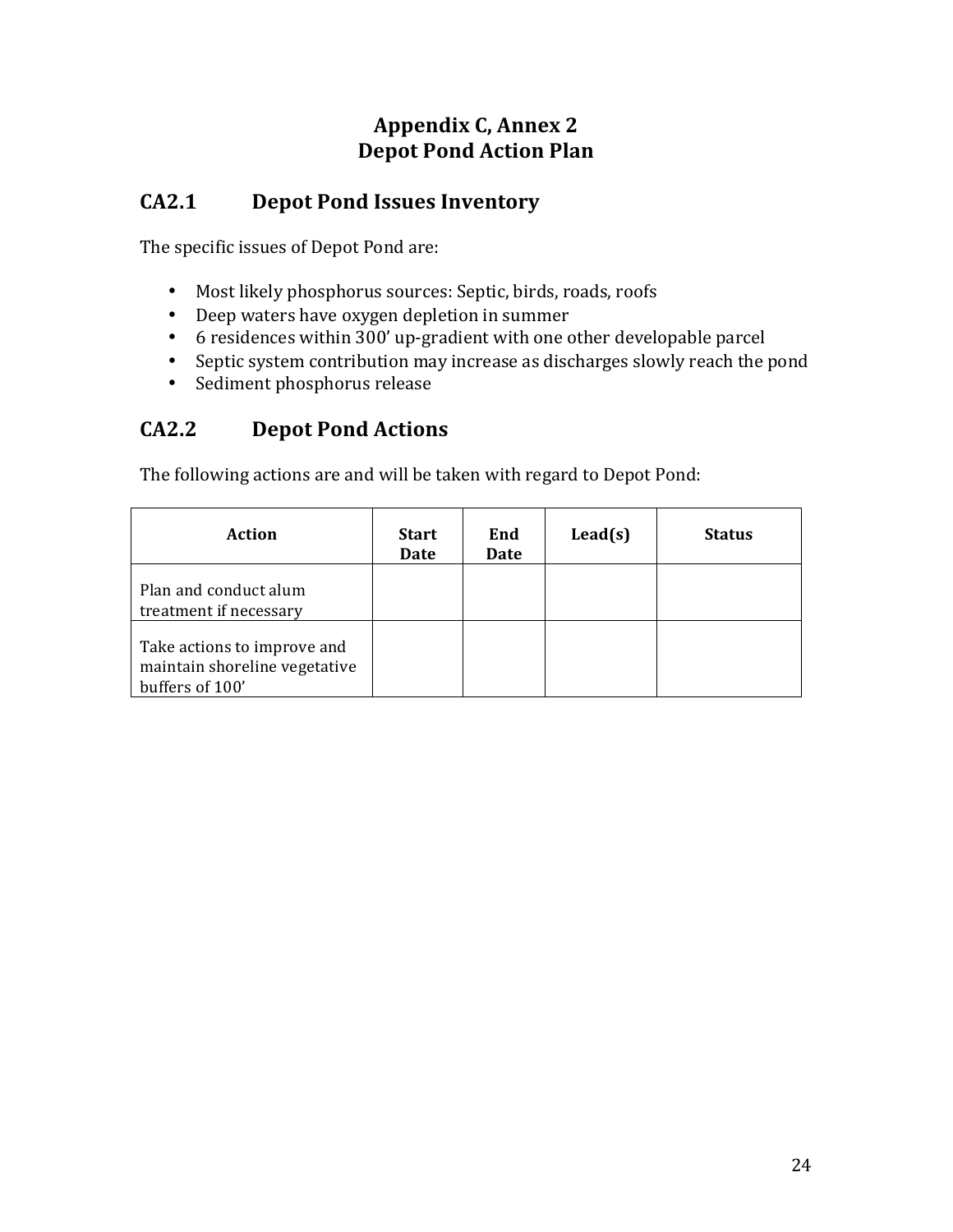# **Appendix C, Annex 3 Great Pond Action Plan**

# **CA3.1 Great Pond Issues Inventory**

Great Pond is hydrolically connected to Bridge Pond. Therefore, actions taken for Great Pond will also benefit Bridge Pond. The specific Issues of Great Pond are:

- Deep waters have oxygen depletion in summer
- Most likely phosphorus sources: Sediment, precipitation, septic
- 22 properties within 300' up-gradient
- Septic system contribution may increase as discharges slowly reach the pond (time of travel estimated 35-81 years)
- Sediment phosphorus release
- Water runoff from roads, Town Beach and Wiley Park

## **CA3.2 Great Pond Actions**

The following actions are and will be taken with regard to Great Pond: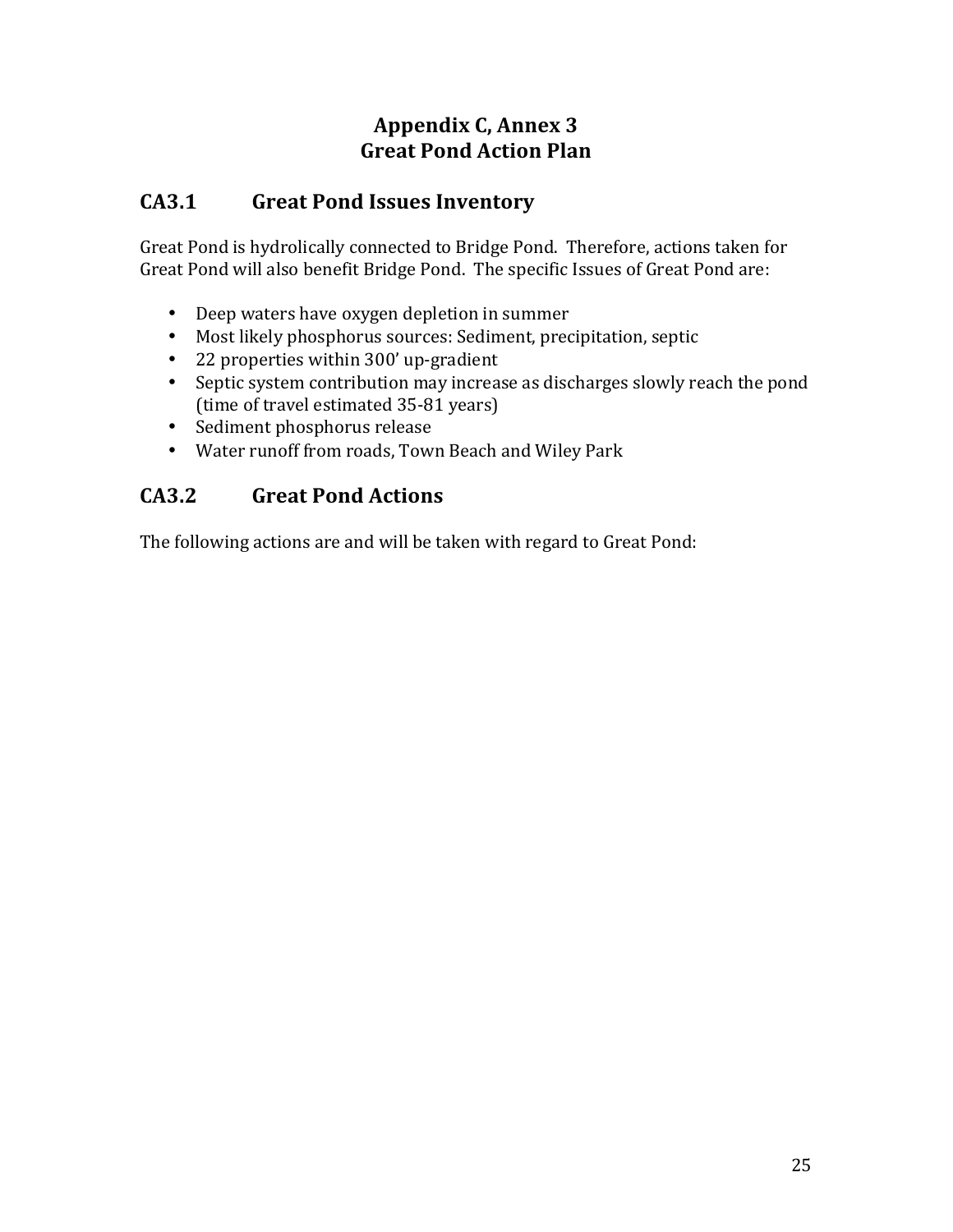| <b>Action</b>                      | <b>Start</b><br><b>Date</b> | End<br><b>Date</b> | $\text{Lead}(s)$             | <b>Status</b>                                                                                                                                             |
|------------------------------------|-----------------------------|--------------------|------------------------------|-----------------------------------------------------------------------------------------------------------------------------------------------------------|
| Plan and conduct alum<br>treatment | 2/4/13                      | 6/6/13             | Blong,<br>Board of<br>Health | Application<br>submitted to<br>Community<br>Preservation<br>Committee for<br>\$220K on<br>$2/4/13$ .                                                      |
|                                    |                             |                    |                              | The proposal<br>was approved at<br><b>Town Meeting</b><br>and an<br>implementation<br>schedule has<br>been developed<br>by BoH.                           |
|                                    |                             |                    |                              | Staff meeting<br>with Ecologic<br>and company to<br>schedule site<br>visit and address<br>questions/issues<br>that all town<br>departments<br>might have. |
|                                    |                             |                    |                              | Sediment<br>sampling done in<br>late July.                                                                                                                |
|                                    |                             |                    |                              | Will be used to<br>determine<br>chemical dose.                                                                                                            |
|                                    |                             |                    |                              | ConsCom Orders<br>of Condition<br>have been<br>registered and is<br>available on their<br>web site.                                                       |
|                                    |                             |                    |                              | Alum treatment<br>was completed<br>by October 6,<br>2013.                                                                                                 |
|                                    |                             |                    |                              | Draft EcoLogic<br>report provided<br>on October 23,                                                                                                       |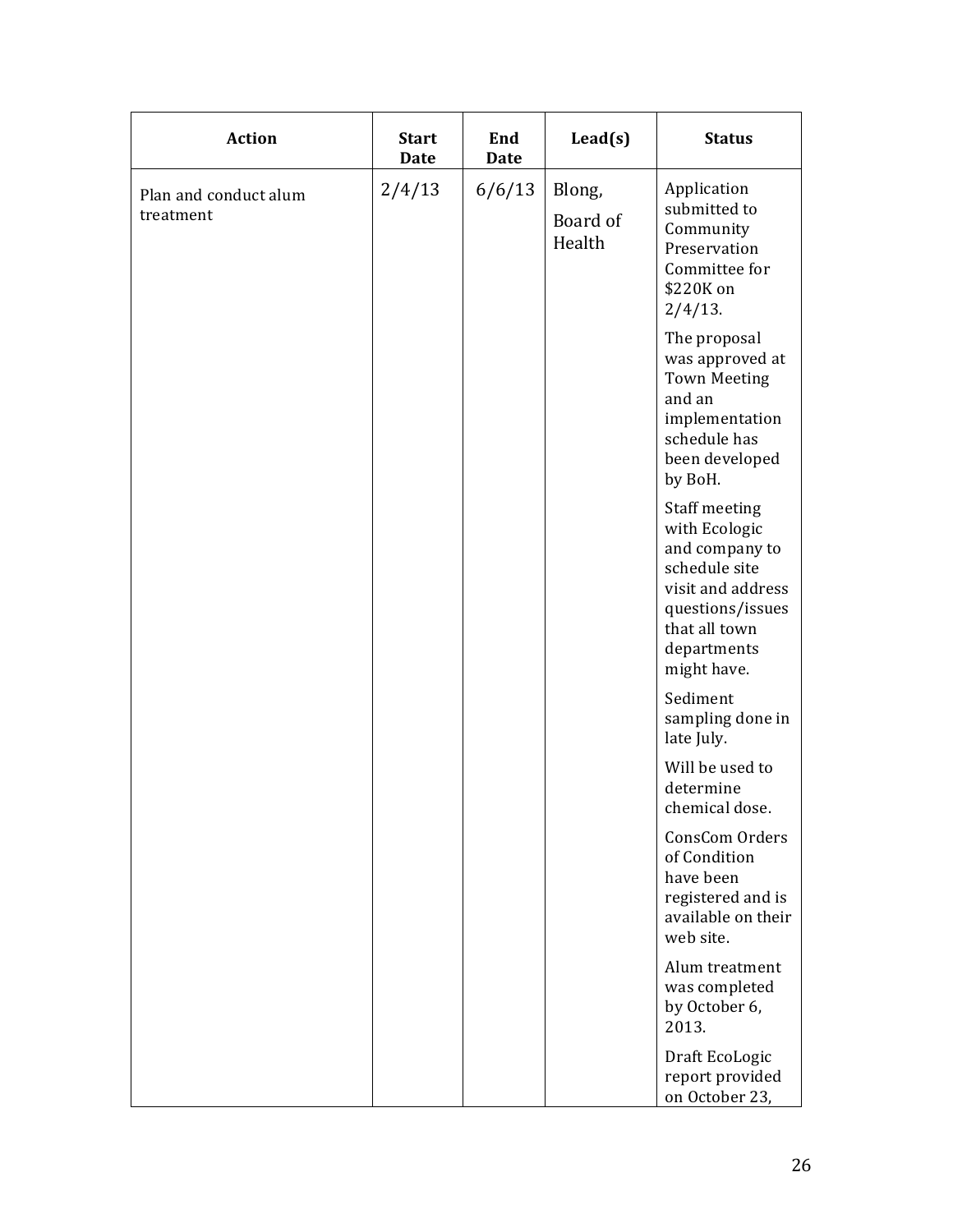|                                                                                 |  | 2013.<br>Results reported<br>to be very<br>positive at Town<br>pond meeting on<br>September 5,<br>2014. |
|---------------------------------------------------------------------------------|--|---------------------------------------------------------------------------------------------------------|
| Consider actions to replace<br>septic systems with sewers                       |  |                                                                                                         |
| Take actions with DPW to<br>curtail road and parking lot<br>run-off             |  |                                                                                                         |
| Take actions to improve and<br>maintain shoreline vegetative<br>buffers of 100' |  |                                                                                                         |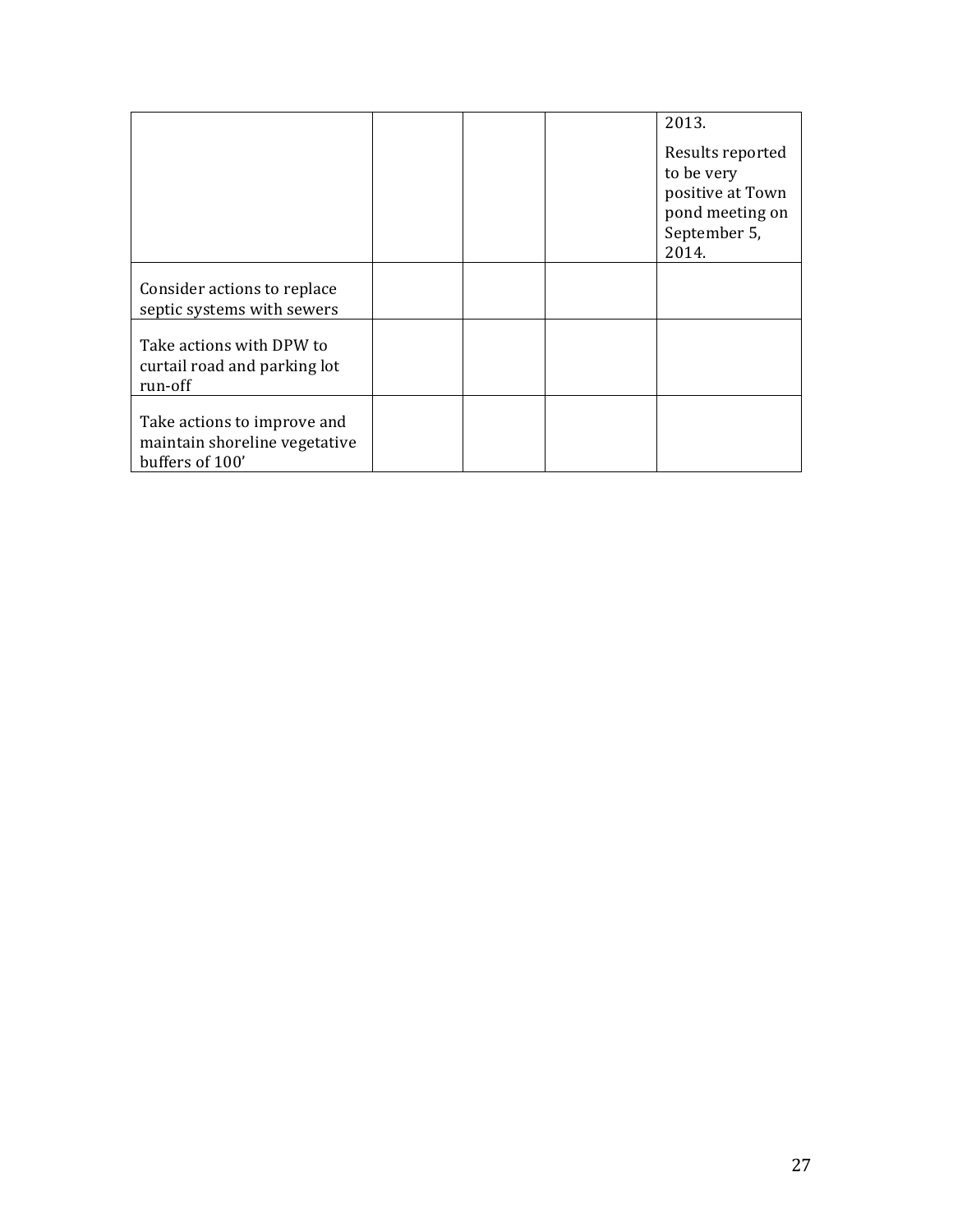# **Appendix C, Annex 4 Herring Pond Action Plan**

#### **CA4.1 Herring Pond Issues Inventory**

The specific Issues of Herring Pond are:

- Abundant algae
- Dissolved oxygen depletion in deep water
- Increasing phosphorus
- Most likely phosphorus sources: Sediment, roads, precipitation, roofs, septic
- 20 leach fields within 300' up-gradient
- Septic system contribution may increase as discharges slowly reach the pond (time of travel estimated 35-81 years)
- Sediment phosphorus will continue to be important

#### **CA4.2 Herring Pond Actions**

The following actions are and will be taken with regard to Herring Pond:

| <b>Action</b>                                                                   | <b>Start</b> | End         | $\text{lead}(s)$ | <b>Status</b>                                                                                  |
|---------------------------------------------------------------------------------|--------------|-------------|------------------|------------------------------------------------------------------------------------------------|
|                                                                                 | <b>Date</b>  | <b>Date</b> |                  |                                                                                                |
| Monitor the results of alum<br>treatment                                        |              |             | Crowley          | Encouraging<br>report on<br>6/18/13                                                            |
|                                                                                 |              |             |                  | Crowley reported<br>on Aug 13 that<br>results so far are<br>very positive.                     |
|                                                                                 |              |             |                  | Results reported<br>to be very<br>positive at Town<br>pond meeting on<br>September 5.<br>2014. |
| Take actions for aquatic plant<br>controls                                      |              |             |                  |                                                                                                |
| Take actions to improve and<br>maintain shoreline vegetative<br>buffers of 100' |              |             |                  |                                                                                                |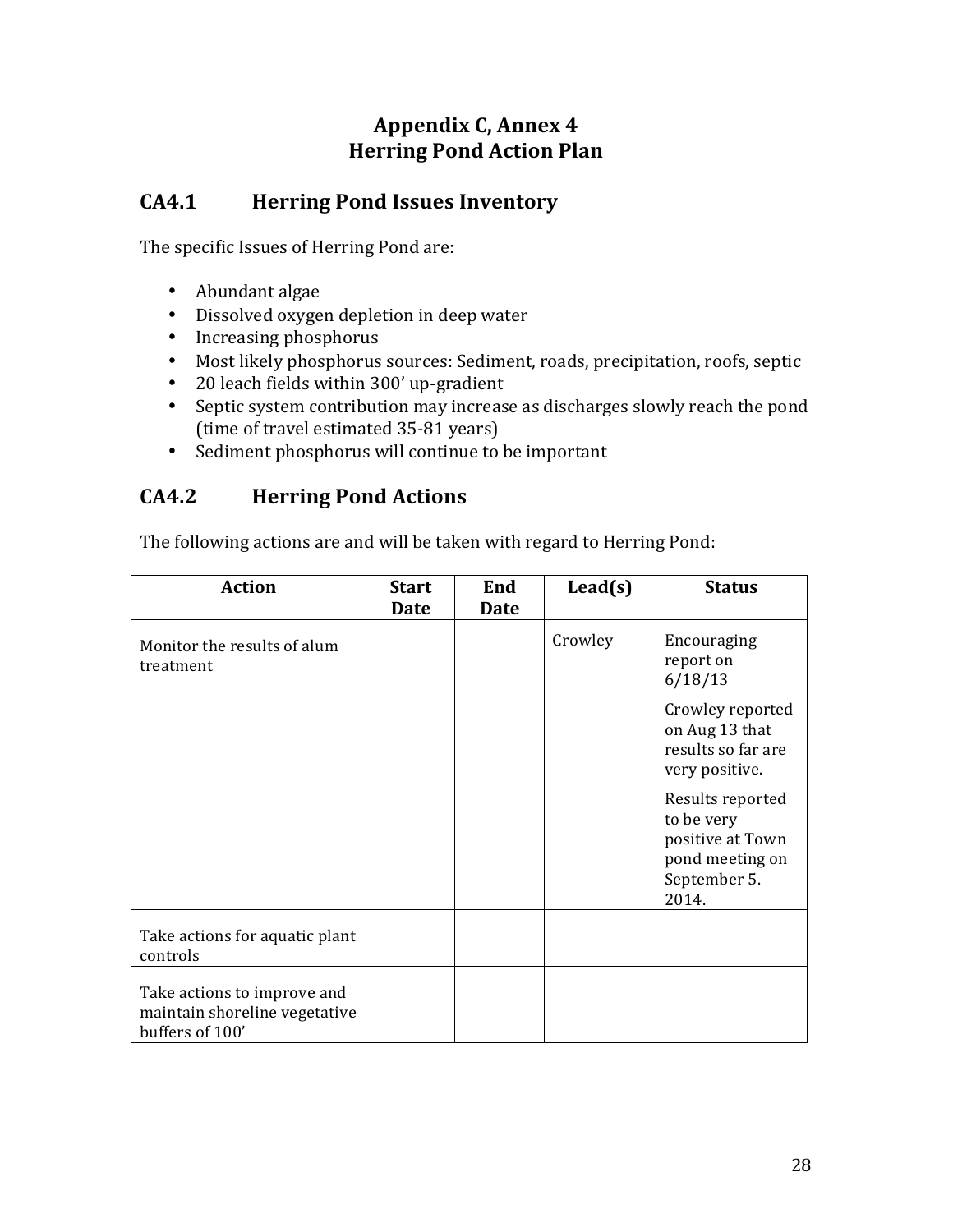# **Appendix C, Annex 5 Jemima Pond Action Plan**

# **CA5.1 Jemima Pond Issues Inventory**

The specific Issues of Jemima Pond are:

- 6 residences within 300'
- Most likely phosphorus sources: birds, septic, precipitation, road runoff
- Septic system contribution may increase as discharges slowly reach the pond (time of travel estimated 35-81 years)

## **CA5.2 Jemima Pond Actions**

The following actions are and will be taken with regard to Jemima Pond:

| <b>Action</b>                 | <b>Start</b> | End  | $\text{lead}(s)$ | <b>Status</b> |
|-------------------------------|--------------|------|------------------|---------------|
|                               | Date         | Date |                  |               |
| <b>Monitor Samoset Road</b>   |              |      |                  |               |
| shoulder for indication of    |              |      |                  |               |
| possible road runoff flowing  |              |      |                  |               |
| into the pond                 |              |      |                  |               |
| Take actions to improve and   |              |      |                  |               |
| maintain shoreline vegetative |              |      |                  |               |
| buffers of 100'               |              |      |                  |               |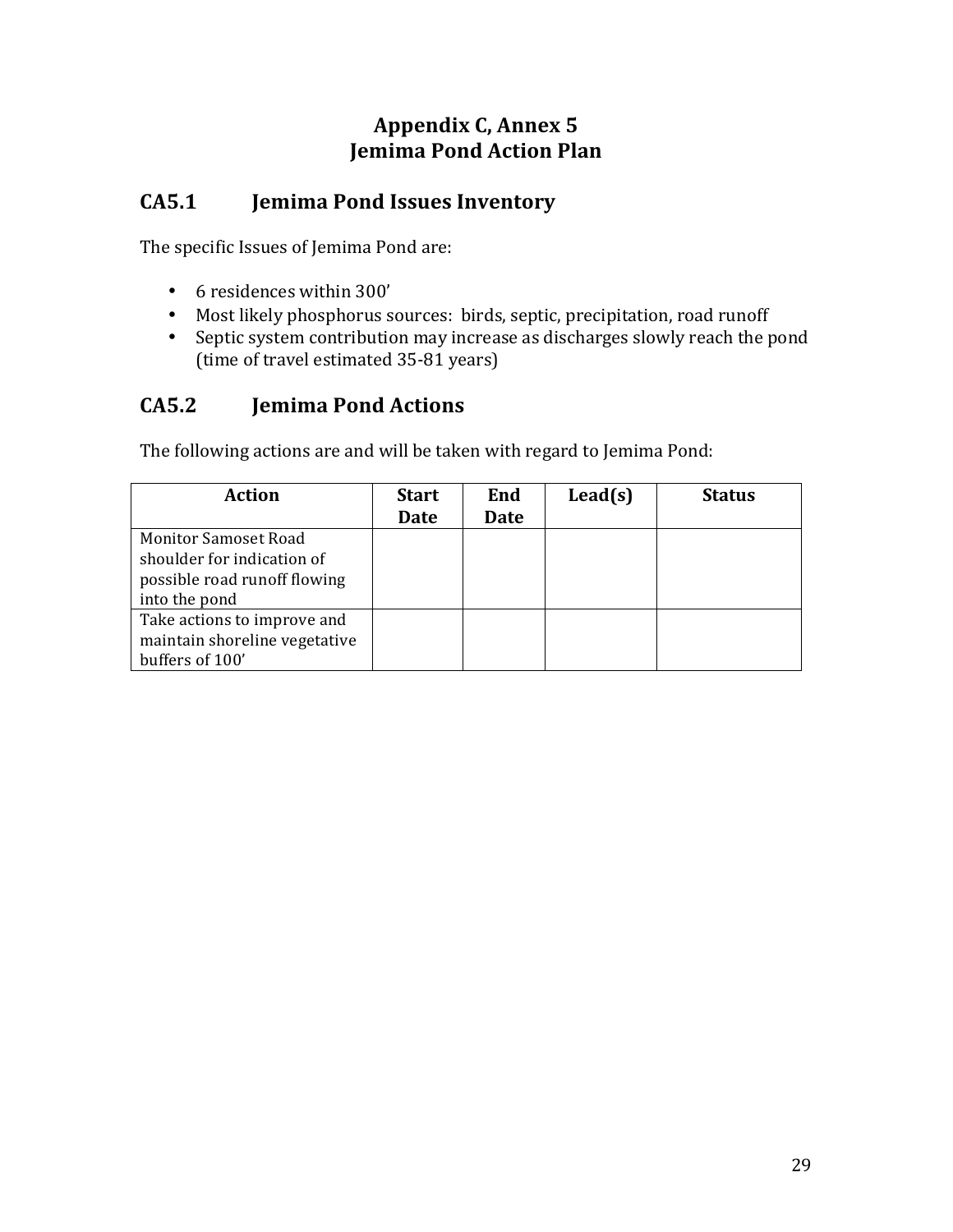# **Appendix C, Annex 6 Little Depot Pond Action Plan**

# **CA6.1 Little Depot Pond Issues Inventory**

The specific Issues of Little Depot Pond are:

- 3 residences within 300'
- Most likely phosphorus sources: birds, septic, precipitation, road runoff
- Septic system contribution may increase as discharges slowly reach the pond (time of travel estimated 35-81 years)

## **CA6.2 Little Depot Pond Actions**

The following actions are and will be taken with regard to Little Depot Pond:

| <b>Action</b>                                                                    | <b>Start</b><br>Date | End<br>Date | $\text{lead}(s)$ | <b>Status</b> |
|----------------------------------------------------------------------------------|----------------------|-------------|------------------|---------------|
| Take actions with DPW to<br>curtail road runoff from<br>Samoset Road             |                      |             |                  |               |
| Take actions to improve and<br>maintain shoreline vegetative<br>buffers of 100'  |                      |             |                  |               |
| Take actions to discourage<br>cormorants from perching<br>above pond as required |                      |             |                  |               |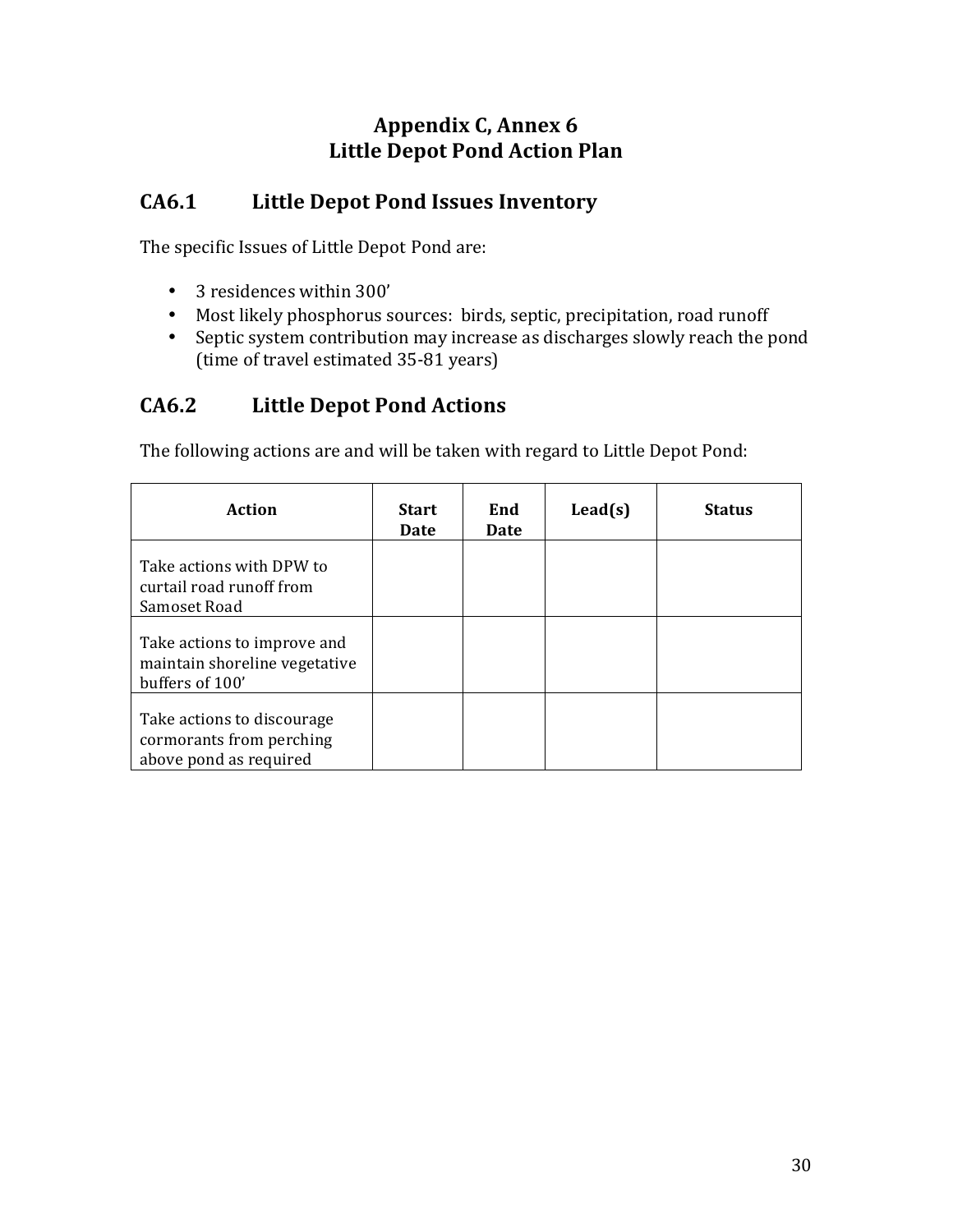#### **Appendix C, Annex 7 Minister Pond Action Plan**

#### **CA7.1 Minister Pond Issues Inventory**

Minister Pond is hydrologically connected to Schoolhouse Pond. Phosphorus concentrations are presently stable but may increase over time as septic system contributions increase.

The specific Issues of Minister Pond are:

- Dissolved oxygen loss in deep waters
- Most likely phosphorus sources: birds, septic, precipitation, road runoff
- Approximately 18 residences within 300'
- Septic system contribution may increase as discharges slowly reach the pond (time of travel estimated 35-81 years)
- Receives substantial storm water runoff from Route 6

#### **CA7.2 Minister Pond Actions**

The following actions are and will be taken with regard to Minister Pond:

| <b>Action</b>                                                                                                                                           | <b>Start</b>   | End  | $\text{lead}(s)$ | <b>Status</b> |
|---------------------------------------------------------------------------------------------------------------------------------------------------------|----------------|------|------------------|---------------|
|                                                                                                                                                         | <b>Date</b>    | Date |                  |               |
| Take actions to improve and<br>maintain shoreline vegetative<br>buffers of 100'                                                                         |                |      |                  |               |
| Request MassDOT expedite<br>construction of a storm water<br>runoff infiltration structure to<br>replace direct discharge from<br>Route 6 into the pond |                |      |                  |               |
| Pursue temporary means to<br>deflect Route 6 storm water<br>inflow from entering into<br>water body                                                     |                |      |                  |               |
| Coordinate actions with<br>Schoolhouse Pond actions                                                                                                     | As<br>required |      |                  |               |
| Take actions to increase<br>circulation in the pond                                                                                                     |                |      |                  |               |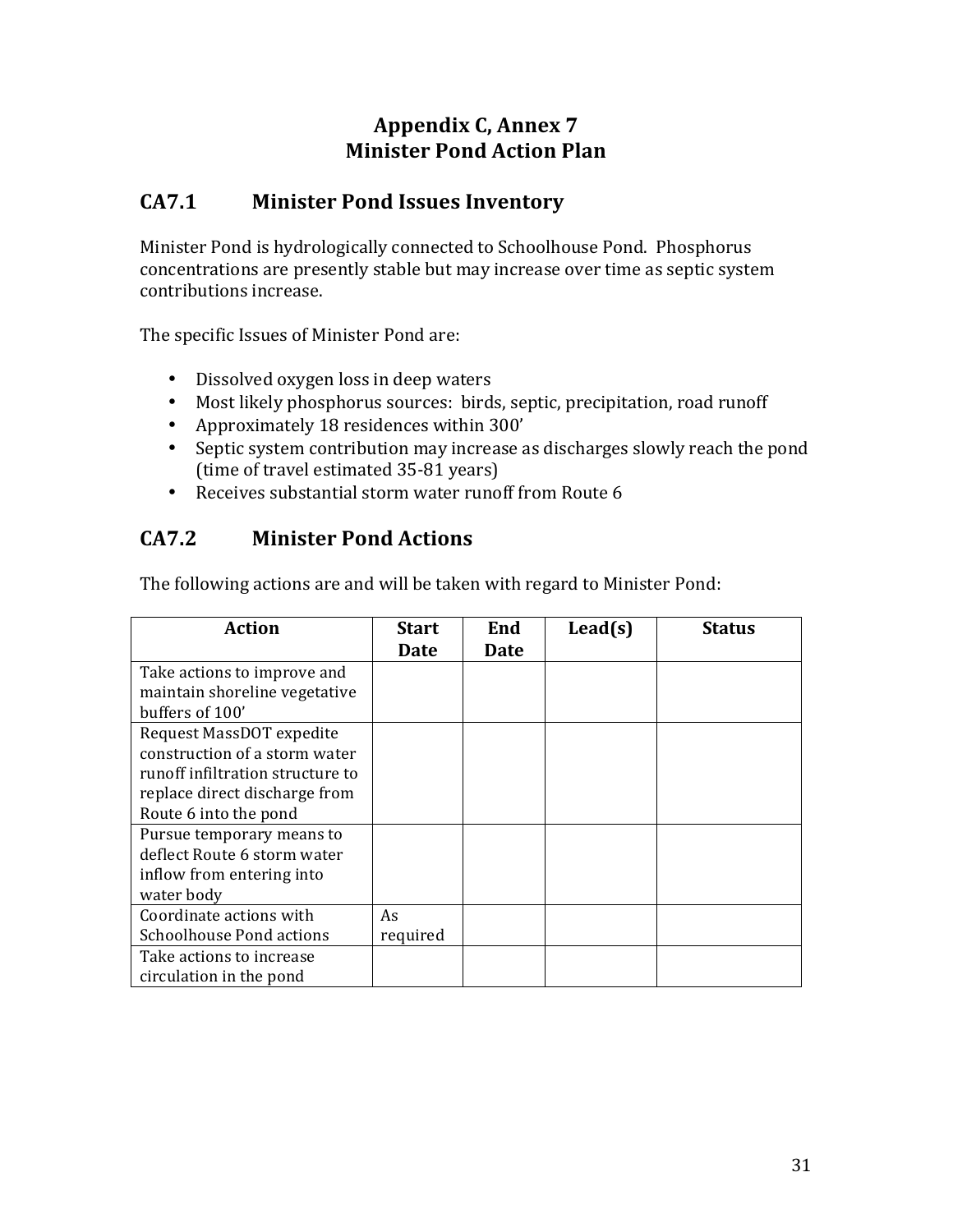# **Appendix C, Annex 8 Molls Pond Action Plan**

#### **CA8.1 Molls Pond Issues Inventory**

The specific Issues of Molls Pond are:

- Occasional low oxygen in deeper waters
- Most likely phosphorus sources: Roads, septic, sediment
- 16 residences within 300' and 2 developable parcels
- Septic system contribution may increase as discharges slowly reach the pond (time of travel estimated  $35-81$  years)<sup>13</sup>

#### **CA8.2 Molls Pond Actions**

 

The following actions are and will be taken with regard to Molls Pond:

| <b>Action</b>                                                | <b>Start</b><br>Date | End<br>Date | $\text{Lead}(s)$ | <b>Status</b> |
|--------------------------------------------------------------|----------------------|-------------|------------------|---------------|
| Take actions to improve and<br>maintain shoreline vegetative |                      |             |                  |               |
| buffers of 100'                                              |                      |             |                  |               |

<sup>&</sup>lt;sup>13</sup> There was an incident of potentially harmful algae bloom (Microcystin toxin) in July 2012.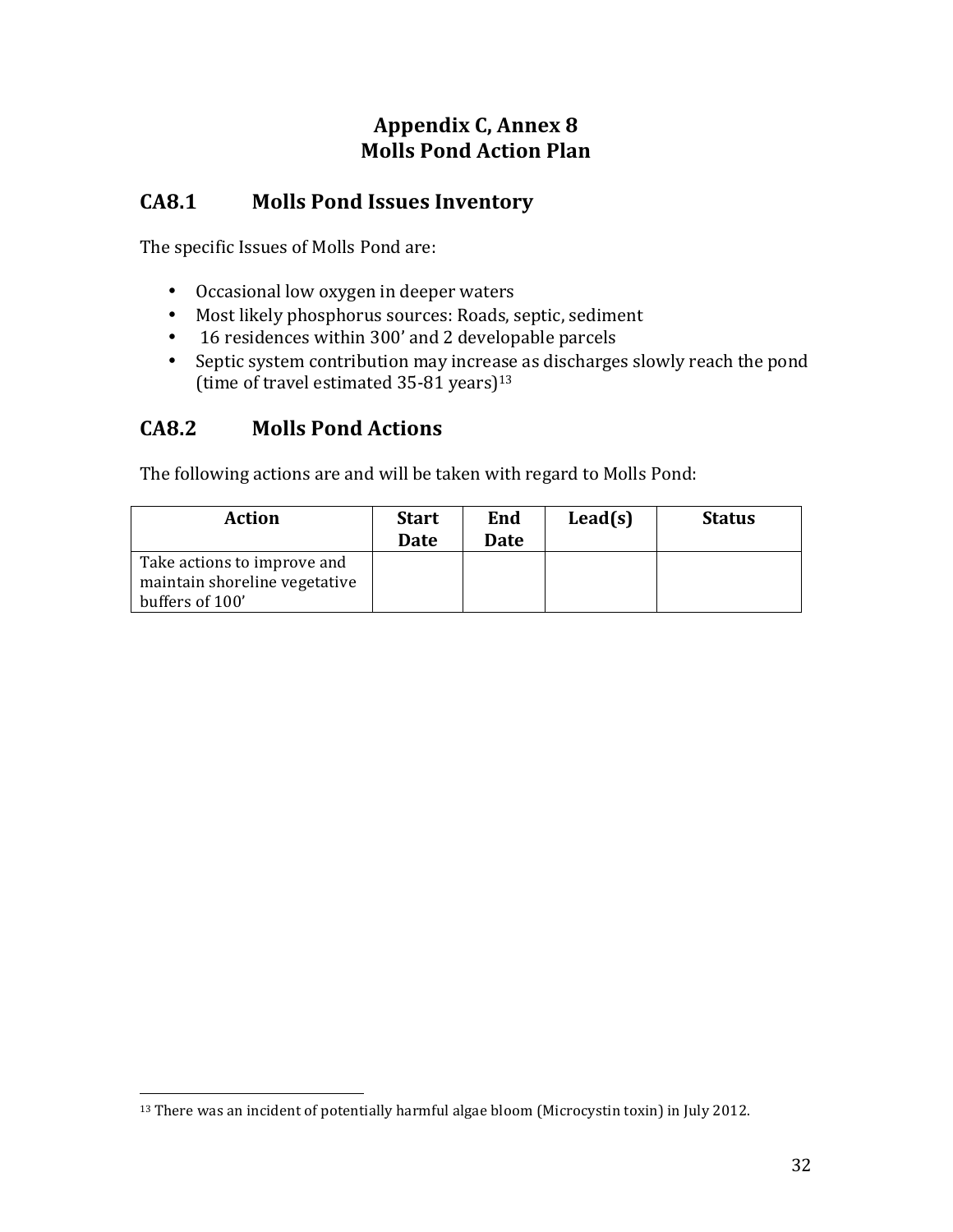# Appendix C, Annex 9 **Muddy Pond Action Plan**

#### **CA9.1 Muddy Pond Issues Inventory**

The specific Issues of Muddy Pond are:

- Dense aquatic plant growth
- Most likely phosphorus sources: Roads, septic, birds, precipitation
- 5 residences within 300' up-gradient
- Septic system contribution may increase as discharges slowly reach the pond (time of travel estimated 35-81 years)

#### **CA9.2 Muddy Pond Actions**

The following actions are and will be taken with regard to Muddy Pond:

| <b>Action</b>                  | <b>Start</b> | End  | $\text{lead}(s)$ | <b>Status</b> |
|--------------------------------|--------------|------|------------------|---------------|
|                                | Date         | Date |                  |               |
| Take actions to improve and    |              |      |                  |               |
| maintain shoreline vegetative  |              |      |                  |               |
| buffers of 100'                |              |      |                  |               |
| Take actions for aquatic plant |              |      |                  |               |
| control                        |              |      |                  |               |
| Take actions to increase       |              |      |                  |               |
| circulation in the pond        |              |      |                  |               |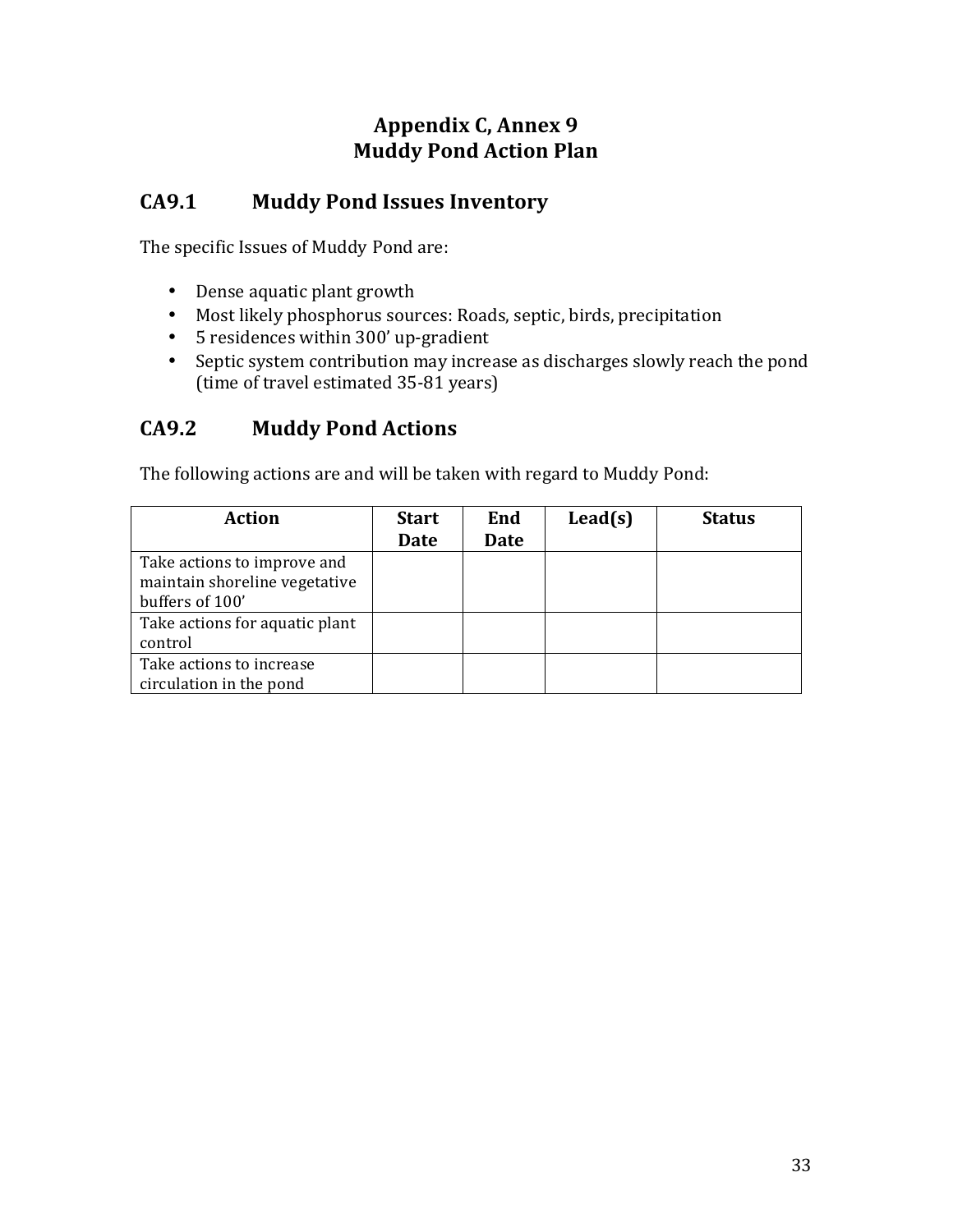# **Appendix C, Annex 10 Schoolhouse Pond Action Plan**

#### **CA10.1 Schoolhouse Pond Issues Inventory**

Schoolhouse Pond is hydrologially connected to Minister Pond. Phosphorus concentrations appear stable. The specific Issues of Schoolhouse Pond are:

- Most likely phosphorus sources: Birds, roads, precipitation, input from Minister Pond
- Occasional stratification and low oxygen may allow sediment phosphorus release
- One leach field within 300' up-gradient
- Some road runoff from the landing

#### **CA10.2 Schoolhouse Pond Actions**

The following actions are and will be taken with regard to Schoolhouse Pond:

| <b>Action</b>                 | <b>Start</b> | End  | $\text{lead}(s)$ | <b>Status</b> |
|-------------------------------|--------------|------|------------------|---------------|
|                               | <b>Date</b>  | Date |                  |               |
| Coordinate actions with       | As           |      |                  |               |
| <b>Minister Pond actions</b>  | required     |      |                  |               |
| Take actions with DPW to      |              |      |                  |               |
| curtail road runoff           |              |      |                  |               |
| Take actions to increase      |              |      |                  |               |
| circulation in the pond       |              |      |                  |               |
| Take actions to improve and   |              |      |                  |               |
| maintain shoreline vegetative |              |      |                  |               |
| buffers of 100'               |              |      |                  |               |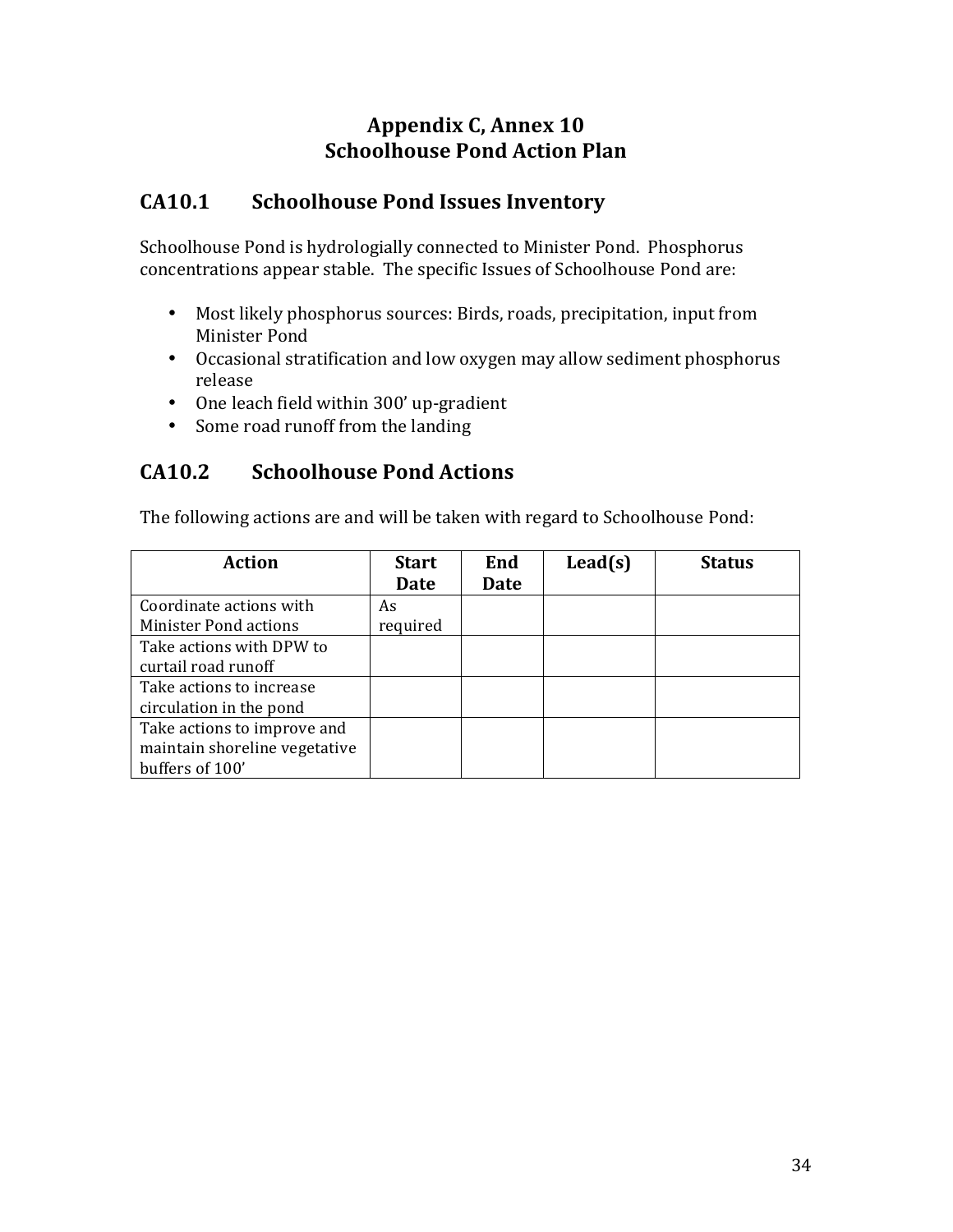# Appendix C, Annex 11 **Widow Harding Pond Action Plan**

# **CA11.1 Widow Harding Pond Issues Inventory**

The specific Issues of Widow Harding Pond are:

- Occasional stratification and low oxygen may allow sediment phosphorus release
- Most likely phosphorus sources: birds, septic, precipitation, road runoff
- 11 residences within 300' up-gradient
- Septic system contribution may increase as discharges slowly reach the pond (time of travel estimated 35-81 years)

# **CA11.2 Widow Harding Pond Actions**

The following actions are and will be taken with regard to Widow Harding Pond:

| Action                                                                          | <b>Start</b><br>Date | End<br>Date | $\text{Lead}(s)$ | <b>Status</b> |
|---------------------------------------------------------------------------------|----------------------|-------------|------------------|---------------|
| Take actions to improve and<br>maintain shoreline vegetative<br>buffers of 100' |                      |             |                  |               |